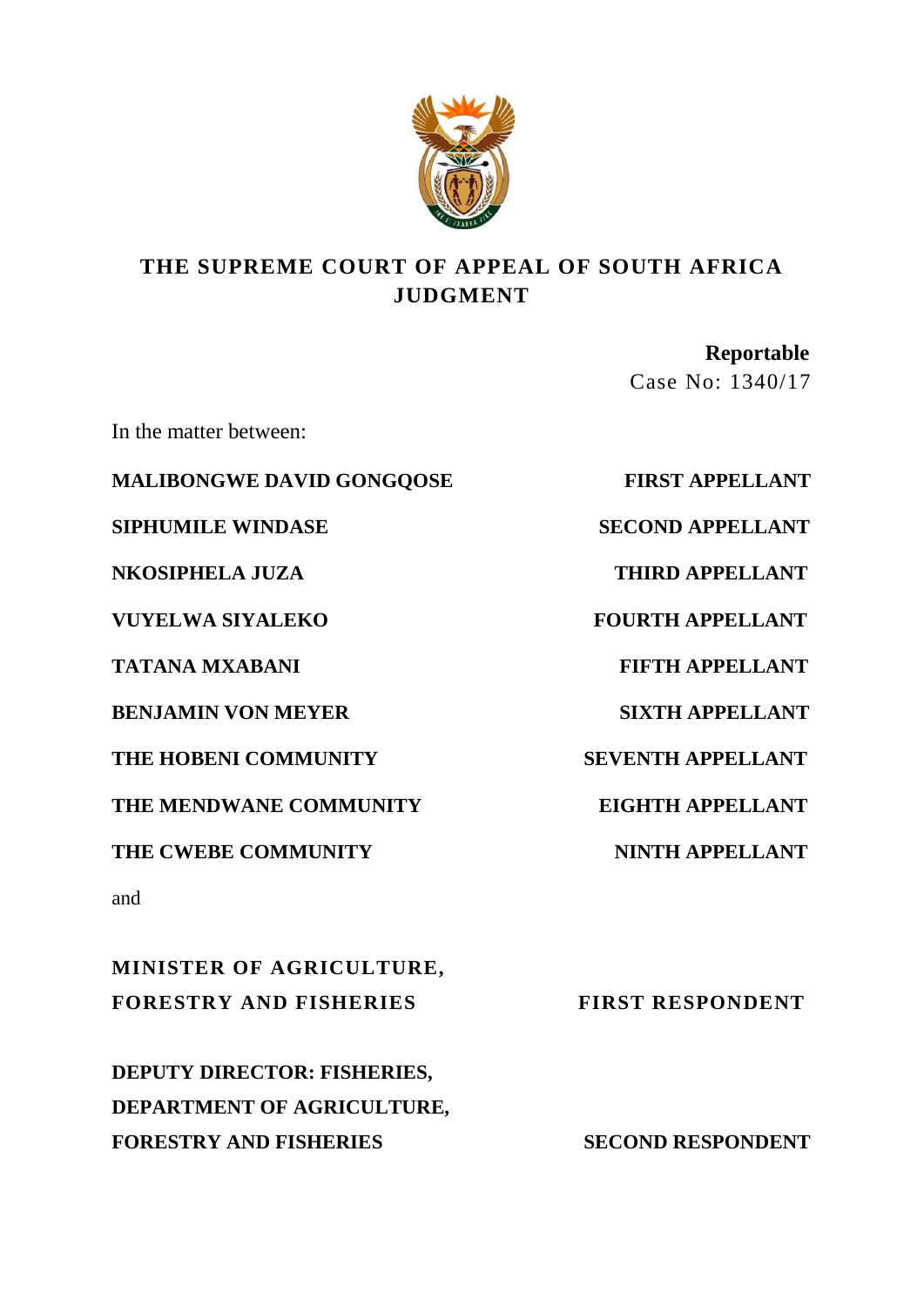**MINISTER OF ENVIRONMENTAL AFFAIRS THIRD RESPONDENT**

**DEPUTY DIRECTOR: OCEANS AND COASTAL MANAGEMENT, DEPARTMENT OF ENVIRONMENTAL AFFAIRS FOURTH RESPONDENT**

And in the matter between: Case No: 287/17

**MALIBONGWE DAVID GONGQOSE FIRST APPELLANT SIPHUMILE WINDASE SECOND APPELLANT NKOSIPHENDULE JUZA THIRD APPELLANT**

**and**

**THE STATE RESPONDENT** 

**Neutral citation:** *Gongqose & others v Minister of Agriculture, Forestry & Fisheries and others; Gongqose & others v State & others*  (1340/16 & 287/17) [2018] ZASCA 87 (01 June 2018)

**Coram:** Maya P, Majiedt and Dambuza JJA and Plasket and Schippers AJJA

**Heard:** 04 May 2018

**Delivered:** 01 June 2018

**Summary:** Section 211(3) of the Constitution – customary law – fishing in marine protected area in contravention of Marine Living Resources Act 18 of 1998 (MLRA) – exercise of a customary right of access to and use of marine resources – a defence to unlawfulness – MLRA not legislation dealing specifically with customary law – customary right not extinguished – appeal upheld.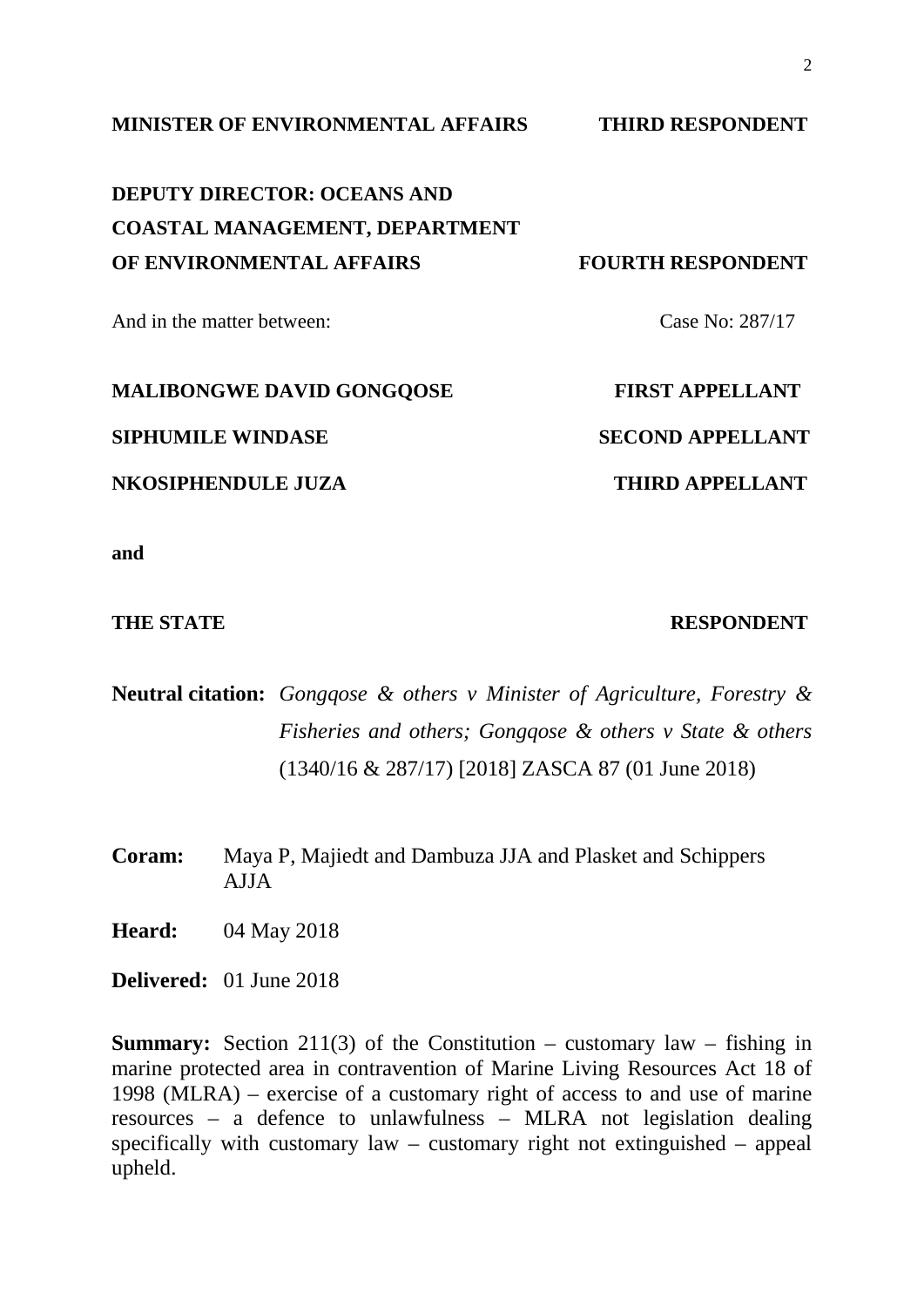#### **ORDER**

**On appeal from:** Eastern Cape Division of the High Court, Mthatha (Mbenenge JP and Griffiths J sitting as court of first instance):

- 1 The application for special leave to appeal in case number 287/17 is granted.
- 2 Paragraph 1 of the order of the High Court is set aside and replaced with the following order:

'The appeal is upheld and the appellants' convictions and sentences are set aside.'

## **JUDGMENT**

# **Schippers AJA (Maya P, Majiedt, Dambuza JJA and Plasket AJA concurring):**

[1] This appeal brings customary law, which has not occupied its rightful place in this country, directly to the fore. The central issue is whether the appellants could successfully raise the exercise of a customary right as a defence in criminal proceedings against them, more specifically, whether the exercise of a customary right of access to marine resources rendered their conduct in attempting to fish in the Dwesa-Cwebe Marine Protected Area (the MPA) in the district of Elliotdale, without a permit, lawful.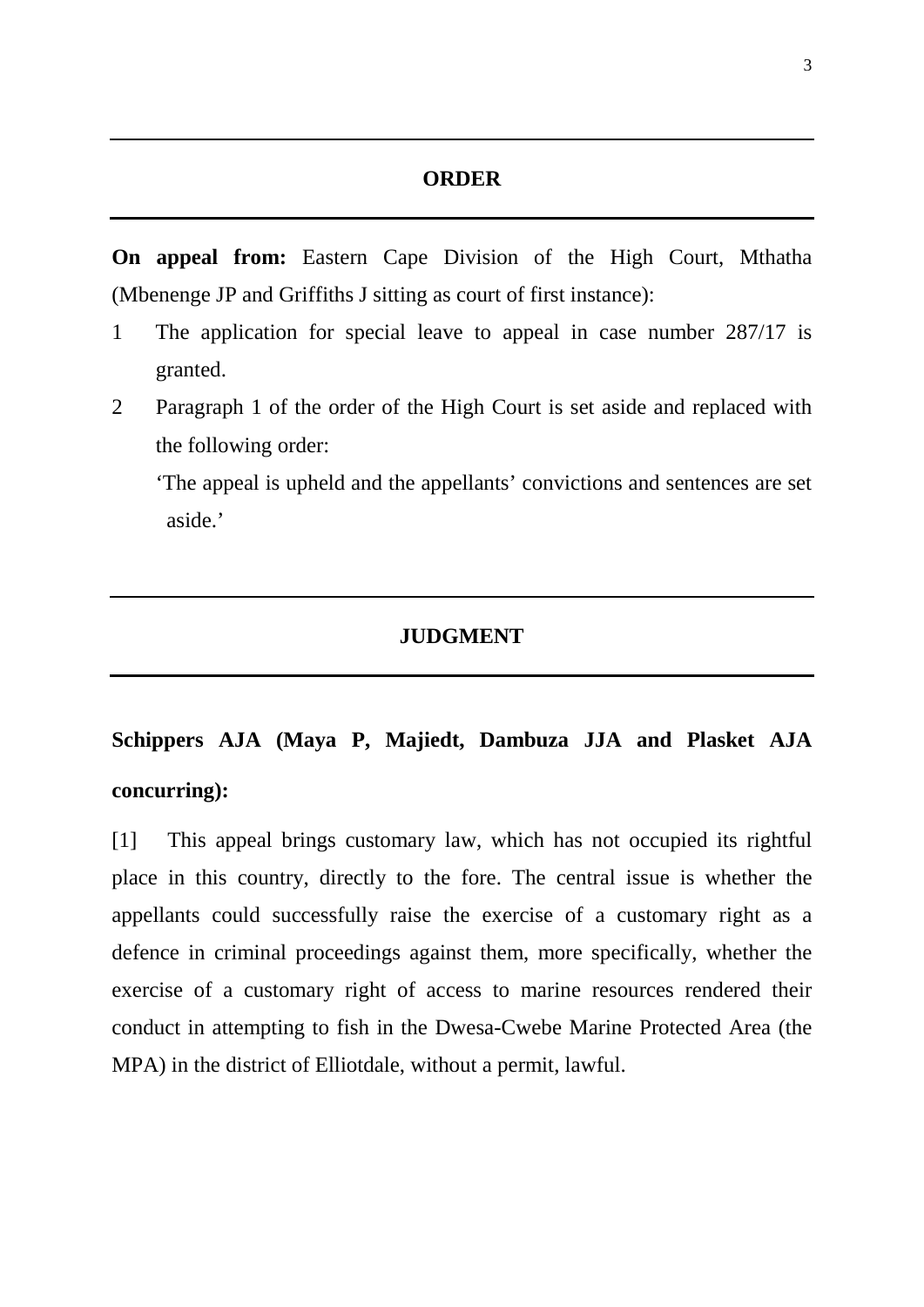#### **Factual background**

 $\overline{a}$ 

[2] The MPA was declared by the former Minister of Environmental Affairs (the Minister) on 29 December 2000 under the now repealed s 43 of the Marine Living Resources Act 18 of 1998 (the MLRA), on a strictly 'no take' basis, ie no fishing nor harvesting of resources in the MPA was permitted.<sup>[1](#page-3-0)</sup> It is located in the former Transkei, on the east coast of South Africa, north-east of East London. It incorporates approximately 19 km of mainly rocky shore coastline and extends 6 nautical miles (10.8 km) out to sea. The MPA is adjacent to the Dwesa-Cwebe Nature Reserve (the Reserve) which was the subject of a successful land claim by communities of the area, as appears more fully below.

[3] The appellants are members of the Hobeni community, situated directly adjacent to the Reserve. The Cwebe community is located north of Hobeni adjacent to the border of the MPA and the coastline. The Mendwane community is also located adjacent to the Reserve, but it has no access to the coastline. These communities, hereafter referred to as 'the Dwesa-Cwebe communities', have shared rules of access to land and marine resources and as such, constitute communities in terms of customary law.

[4] It is common ground that the Dwesa-Cwebe communities were dispossessed of their land and that they historically relied on forest and marine resources for their livelihood. Prior to the declaration of the MPA in 2000, their access to marine resources was restricted by various laws, referred to hereafter. The Transkei Nature Conservation Act 6 of 1971 (the Transkei Nature Conservation Act) prohibited persons from fishing, save in accordance with its provisions, and regulated the areas in which certain fish could be caught.

<span id="page-3-0"></span><sup>&</sup>lt;sup>1</sup> The declaration was published under Notice No R 1429 in Government Gazette No 21848 of 29 December 2000.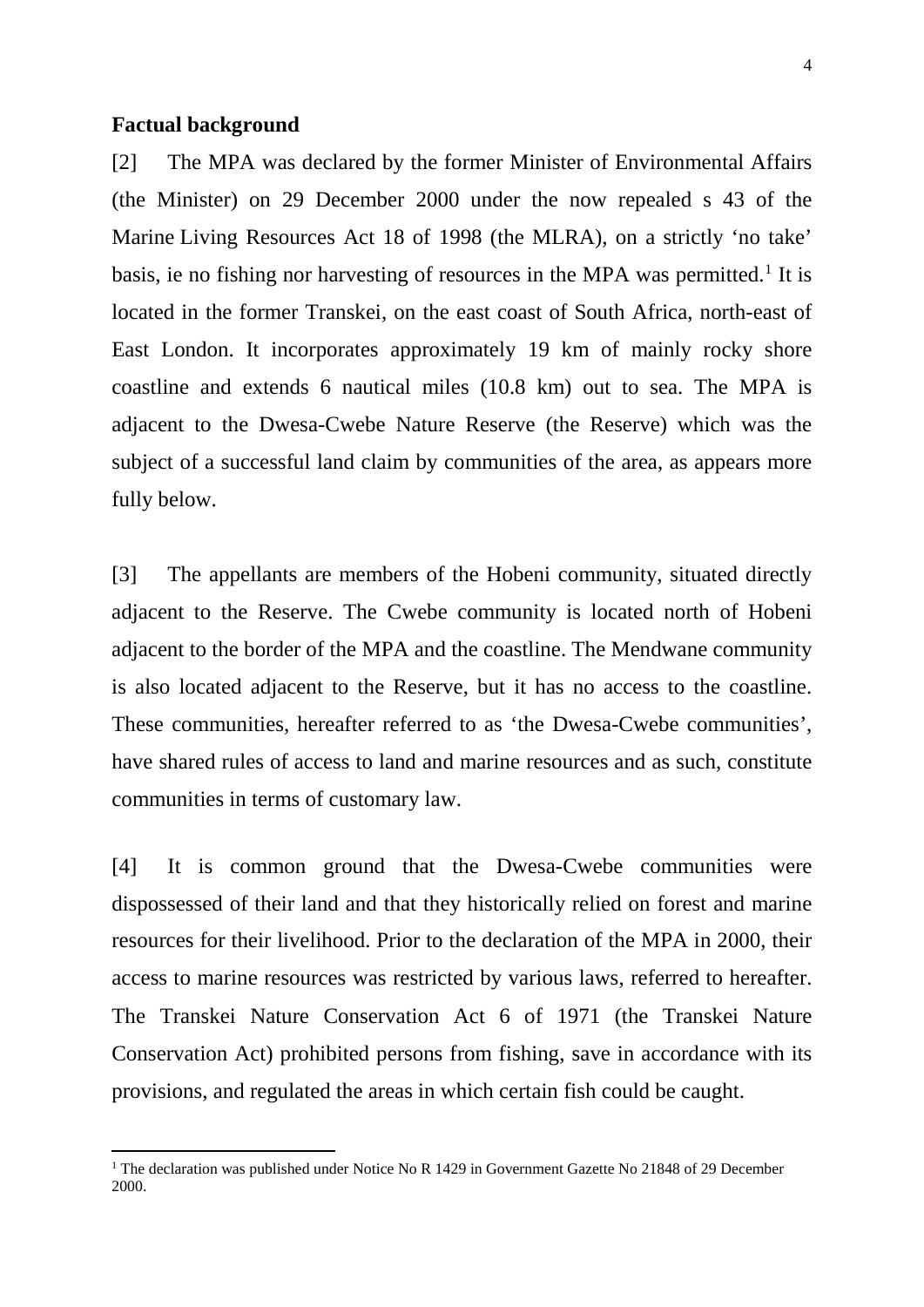[5] In terms of the Sea Fisheries Act 58 of 1973 (the Sea Fisheries Act) the Minister was entitled to take measures to protect fish, which prohibited fishing in a specified area. The Minister was also entitled to place restrictions on the quantity of fish that could be caught or processed.

[6] In 1975 the Reserve was proclaimed in terms of the Transkei Nature Conservation Act, which extended the conservation area from the forests to include the shoreline, rivers and estuaries. Measures that accompanied the 'independence' or sovereignty of Transkei,<sup>[2](#page-4-0)</sup> brought about the end of the communities' access not only to the forests, but the grasslands and seashore as well.

[7] In 1991 the shoreline abutting the Reserve, the tidal waters and the inland waters up to 6 nautical miles were incorporated as a marine reserve in terms of special regulations made under the Sea Fisheries Act. This further exacerbated exclusion of communities from marine resources. No collection of any marine organism was permitted under the rules of the marine reserve and anyone found contravening that rule was liable for a fine of up to R50 000 or six years' imprisonment. The Sea Fisheries Act authorised the Minister to take measures to protect fish, including the prohibition of fishing in a specified area; and to place restrictions on the quantity of fish that could be caught.

[8] The Transkei Nature Conservation Act was repealed by the Transkei Environmental Conservation Decree No 9 of 1992 (the Conservation Decree),<sup>[3](#page-4-1)</sup> which authorised the Minister, inter alia, to designate a closed season during

<span id="page-4-0"></span><sup>2</sup> Transkei, in the Eastern Cape, was a so-called independent homeland. As part of the implementation of apartheid, it ceased to be part of the Republic of South Africa and became an 'independent country' in 1976. However, this 'independence' was not recognised by any country apart from South Africa.' 3 Published in Special Gazette No 51 of 24 July 1992.

<span id="page-4-1"></span>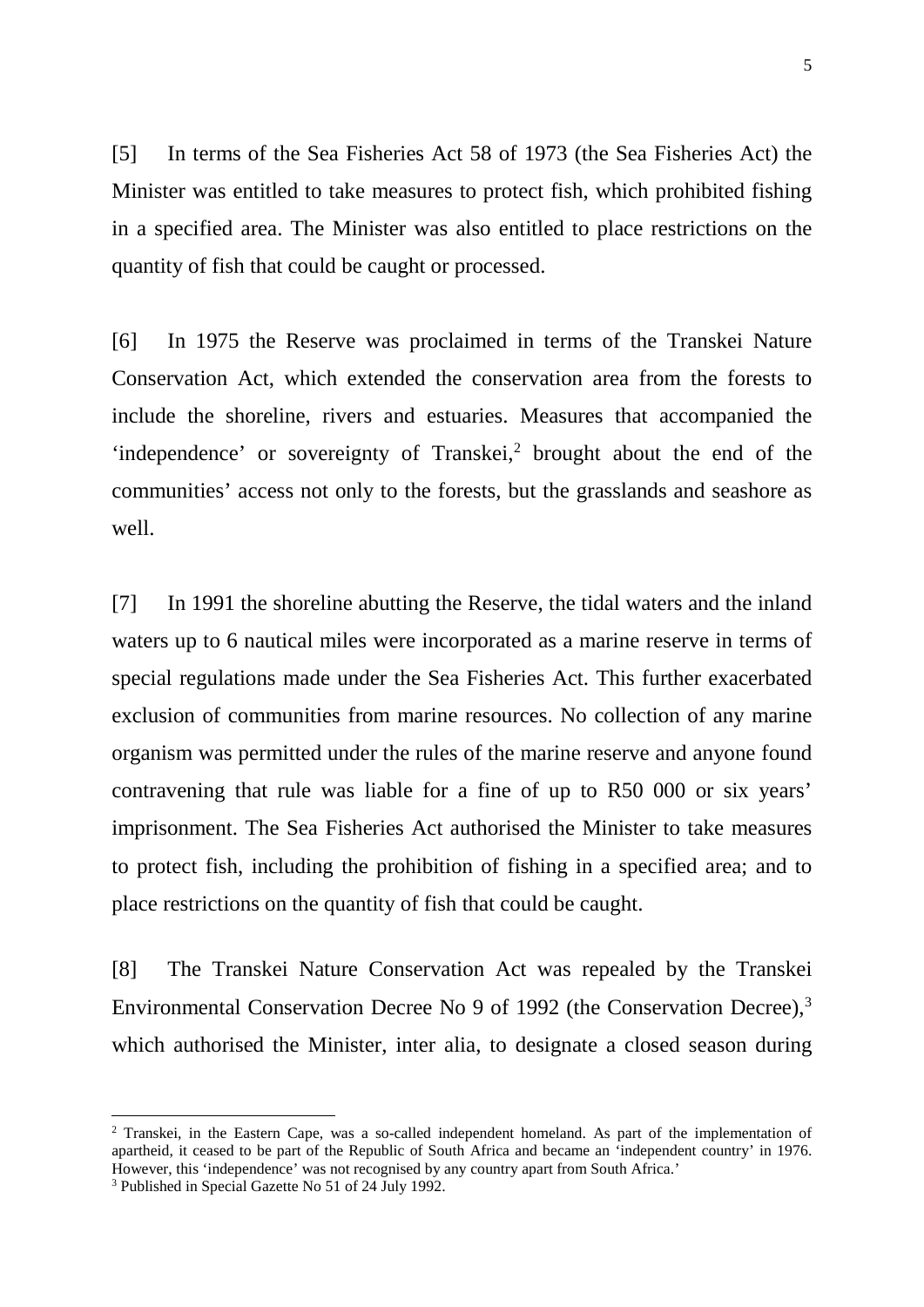which fish of any defined species could not be caught; to prohibit the catching or wilful disturbing of fish; and to authorise the catching of fish.[4](#page-5-0)

[9] In 1996 the Dwesa-Cwebe communities lodged a claim with the Eastern Cape Regional Land Claims Commission for restitution of their land known as the Dwesa-Cwebe Nature Reserves, in terms of the Restitution of Land Rights Act 22 of 1994 (the Restitution Act). On 19 April 1996 the land claims were gazetted.

[10] The history of the dispossession of the Dwesa-Cwebe communities was described by the Regional Land Claims Commissioner: Eastern Cape (the Land Claims Commissioner) in a memorandum as follows.<sup>5</sup> The communities have been living within the reserves for some 300 years. In 1885 the Cape government annexed the area within which the Dwesa Reserve is situated in terms of Proclamation 140 of 26 August 1885 and annexed the area within which the Cwebe Reserve is situated under the Tembuland Annexation Act 3 of 1885. In 1890 Dwesa was declared a state forest but local people continued to use the land and its resources for residential and agricultural activities until well after 1913. Between 1900 and 1950 local villages, including Cwebe, were destroyed and residents moved out of the reserves.

[11] In the 1930s the Dwesa community was removed from the area and relocated to land adjacent to the fenced reserves of Dwesa and Cwebe. The removal was effected to give white traders and farmers priority access to prime land. Black families were not allowed to live in the reserves but the communities continued to use the land and its resources. In the 1970s further forced removal took place as part of 'betterment' planning in respect of black communities as a means of concentrating them within easily controllable areas,

<sup>4</sup> Section 46 of Decree No 9.

<span id="page-5-1"></span><span id="page-5-0"></span><sup>5</sup> The memorandum is dated 21 May 2001, with recommendations signed on 28 and 29 May 2001.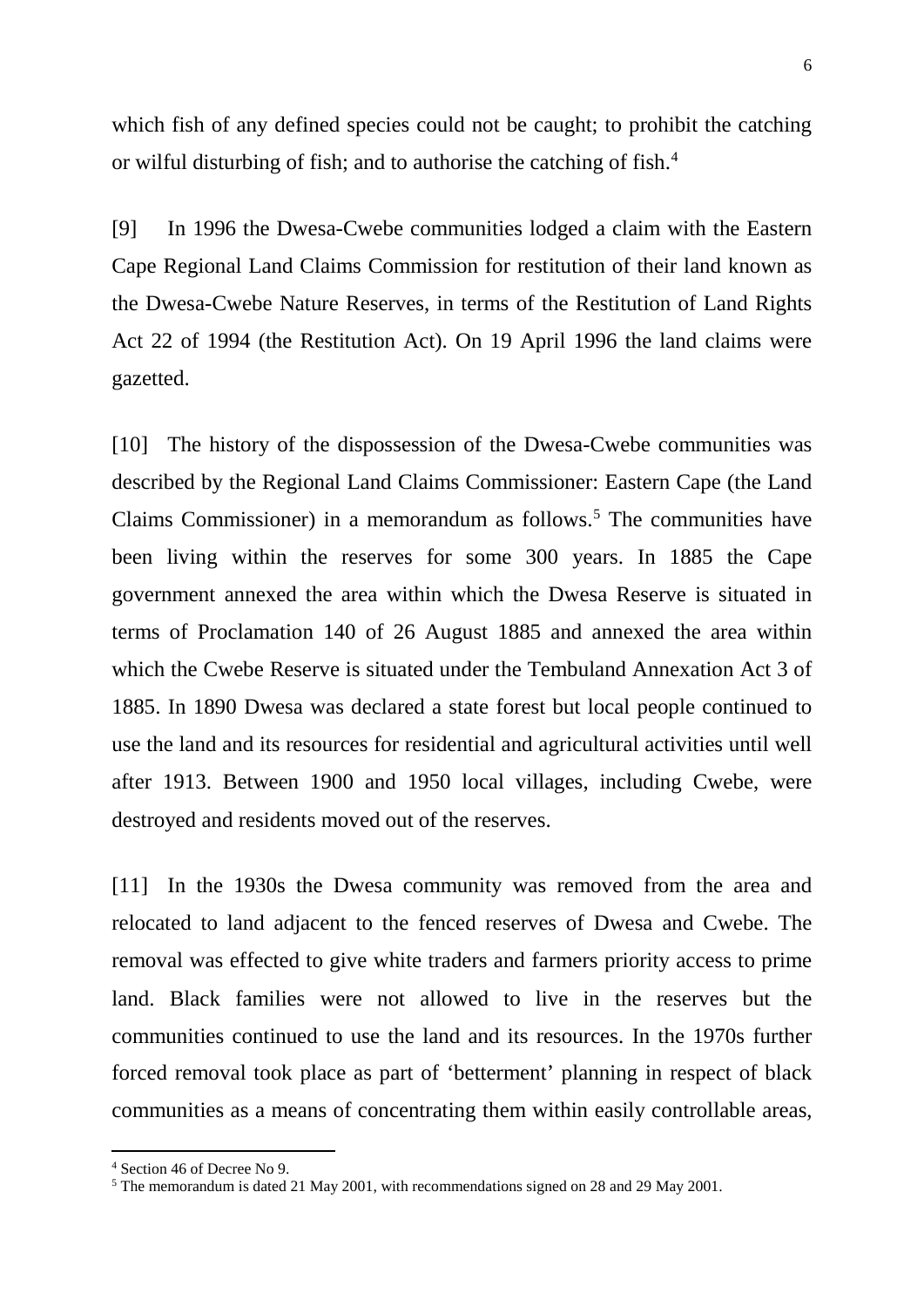in line with government policy at the time. The Transkei Conservation Act established the Dwesa-Cwebe Nature Reserves in 1975, and fencing of the reserves commenced with the resultant denial of access to the local villagers. During that period white families were allowed to maintain residential areas within the reserves and use the forest and sea resources whilst the local black communities were denied access to the reserve and its resources.

[12] The Land Claims Commissioner recommended that the claim by the Dwesa-Cwebe communities be settled in terms of s 42D of the Restitution Act.<sup>[6](#page-6-0)</sup> He also recommended compensation for the claimant communities pursuant to their agreement that the land remain a protected conservation area in perpetuity, and payment of restitution and settlement planning grants to a trust to be formed on behalf of the claimants. These recommendations were accepted. On 17 June 2001 the Dwesa-Cwebe Settlement Agreement was concluded. The agreement stated that 'the communities should have access to sea and forest resources, based upon the principle of sustainable utilisation as permitted by law' and that they would 'enjoy favoured status in terms of benefits from eco-tourism, employment opportunities, resource rights, input to management policies etc in accordance with the management plan'. However, the Settlement Agreement expressly excluded the MPA from its ambit.

[13] Enforcement of the prohibition on fishing in the MPA only began around 2005 and the Dwesa-Cwebe communities continued to fish according to their customary practices. From 2006 to 2008 correspondence passed and numerous meetings were held between representatives of the communities and the Department of Environmental Affairs and Tourism concerning access by the

<span id="page-6-0"></span><sup>6</sup> Section 42D of the Restitution Act authorised the former Minister of Land Affairs to enter into an agreement with parties interested in a land claim, inter alia, for the award of land, a portion of land or a right in land; the payment of compensation; or both an award and compensation.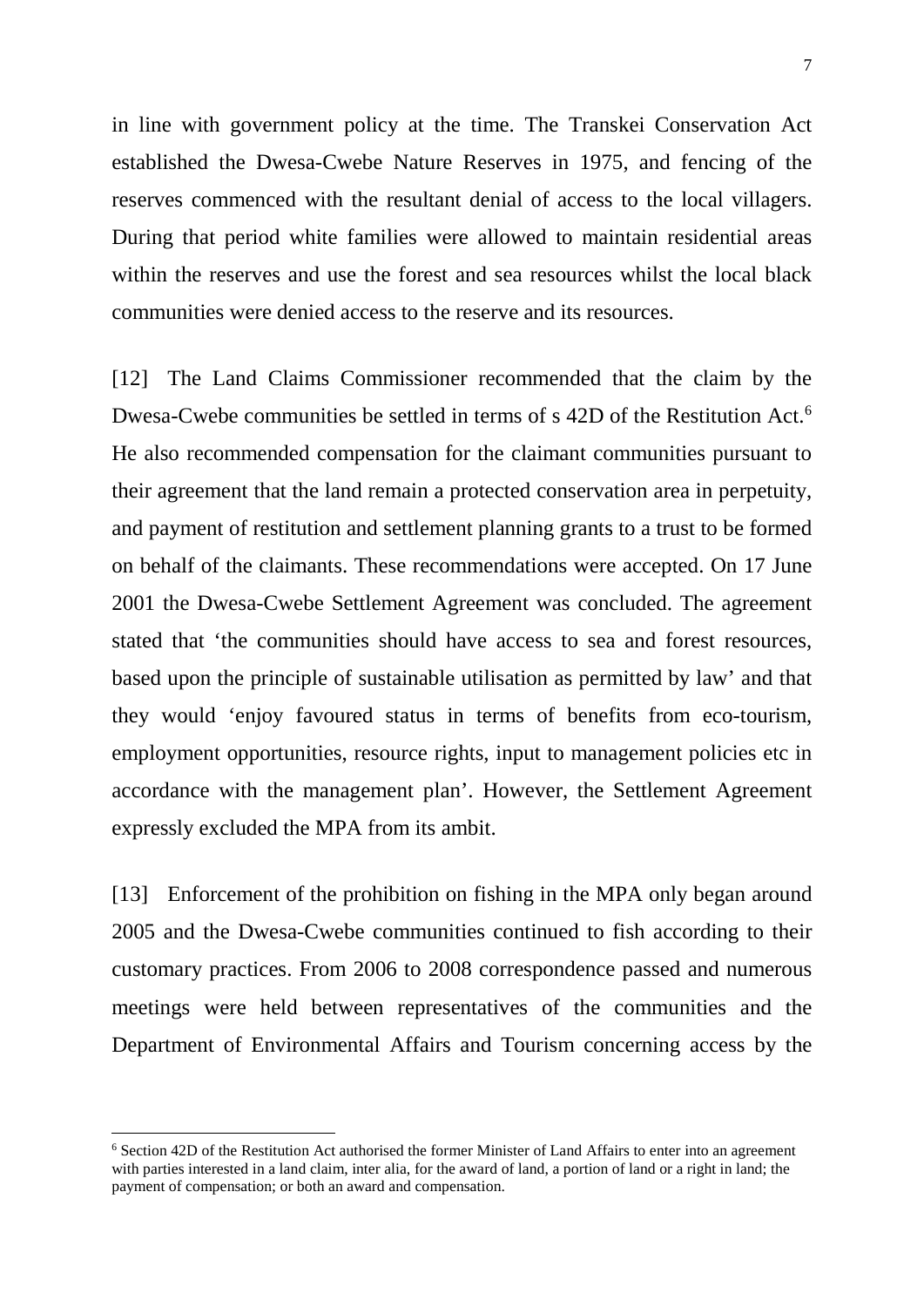communities to, and sustainable utilisation and benefit of, marine resources in the MPA, but without success.

[14] On 22 September 2010 the appellants were arrested and charged with attempting to fish in a marine protected area without permission, in contravention of s  $43(2)(a)$  of the MLRA (count 1); entering a national wildlife reserve area without a permit in contravention of s 29(1)*(a)* of the Conservation Decree (count 2); entering a national wildlife reserve while being in possession of a weapon or trap, to wit, fishing rods, lines and hooks, in contravention of s 29(1)*(b)* of the Conservation Decree (count 3); and wilfully killing or injuring or disturbing any wildlife animal other than fish caught in accordance with such regulations as may be prescribed in terms of the Conservation Decree, in contravention of s  $29(1)/(c)($ count 4).

[15] The appellants were tried in the Magistrate's Court, Elliotdale. They pleaded not guilty to the charges. Their defence was that their conduct was not unlawful because they were exercising their customary right to fish. Despite finding that the appellants indeed exercised that right at the material times, the Magistrate convicted them of contravening s  $43(2)(a)$  of the MLRA (count 1) and acquitted them on the remaining charges. The first and second appellants were sentenced to a fine of R500 or 30 days' imprisonment, wholly suspended for one year on condition that they were not convicted of contravening s 43(2)*(a)* of the MLRA, during the period of suspension. The third appellant (a minor) was cautioned and discharged.

[16] The appellants were granted leave to appeal against their convictions. One of the grounds of appeal was that the declaration of the MPA by the Minister on 29 December 2000 (the impugned decision) was reviewable and fell to be set aside, inter alia, on the ground that in declaring the MPA, the Minister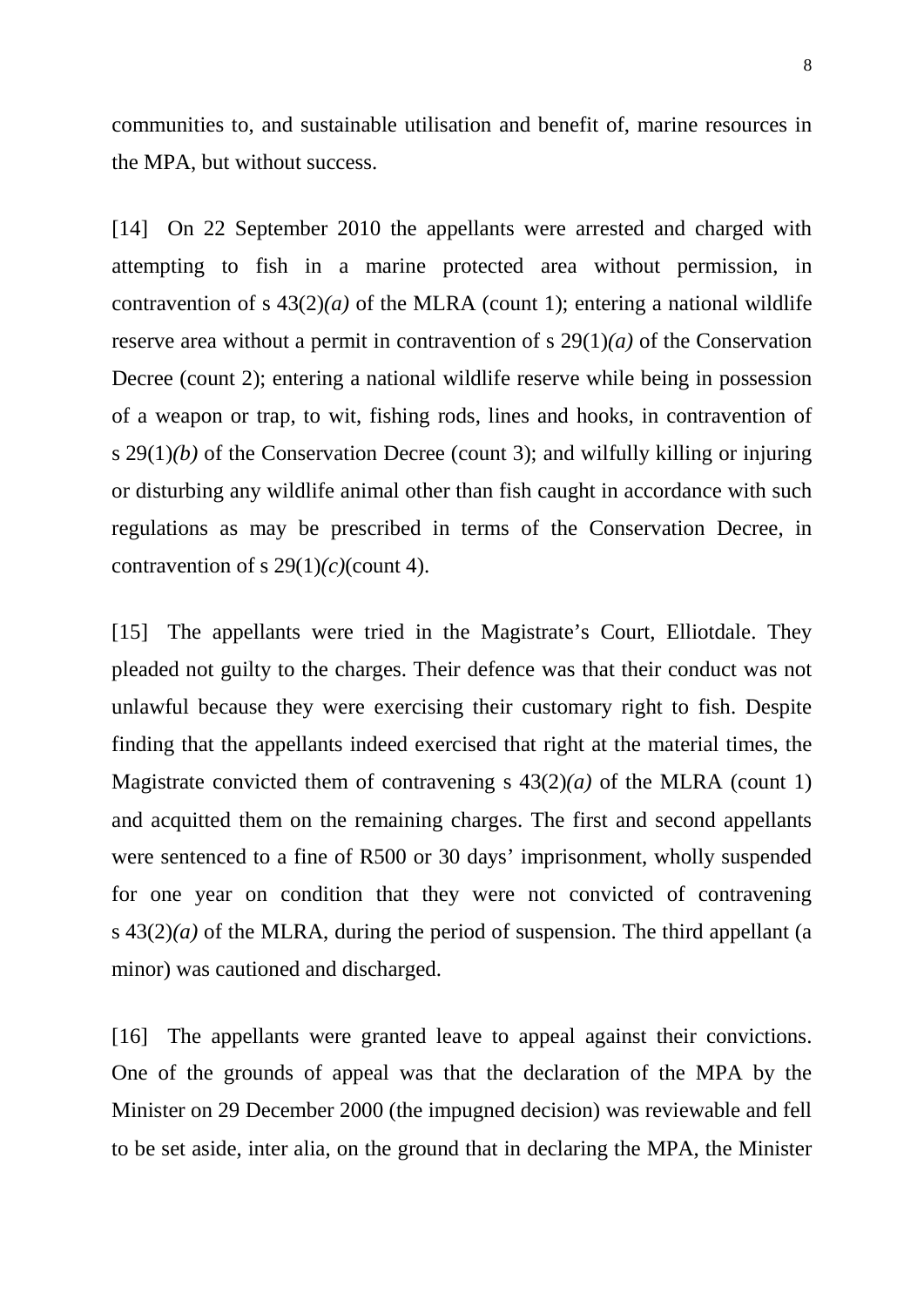failed to recognise the appellants' customary rights. Consequently, on 12 December 2013 the appellants and the Dwesa-Cwebe communities launched an application to review and set aside the impugned decision on that and other grounds. The appeal and review were heard together by the High Court.

[17] Before the appeal and review were heard, there were two important developments. First, on 16 May 2014 the Marine Living Resources Amendment Act 5 of 2014, which repealed s 43 of the MLRA with effect from 2 June 2014, was signed into law. That amendment established a new structure in the MLRA for the recognition of small-scale customary fishing rights, in accordance with the Small-Scale Fishing Policy published by the Minister on 20 June 2012. Second, on 6 November 2015 the Minister published new regulations for the management of the MPA which introduced limited access to the MPA for community members.

[18] On 18 February 2016 the high court upheld the convictions. It held that when the MLRA was passed, the lawgiver contemplated that there were persons such as the appellants exercising customary rights in respect of marine resources. The court however held that their conduct was unlawful because they had not applied for an exemption as contemplated in the MLRA, granting them a permit to fish. [7](#page-8-0) It dismissed the review application on the grounds that the review was not properly raised as a collateral challenge as it had been brought after the appellants' conviction; and that they had delayed unreasonably in launching the review proceedings.

[19] The high court granted the appellants leave to appeal only against its order dismissing the review. An application for special leave to appeal to this

<span id="page-8-0"></span><sup>7</sup> Section 81(1) of the MLRA reads:

<sup>&#</sup>x27;If in the opinion of the Minister there are sound reasons for doing so, he or she may, subject to the conditions that he or she may determine, in writing exempt any person or group of persons or organ of state from a provision of this Act.'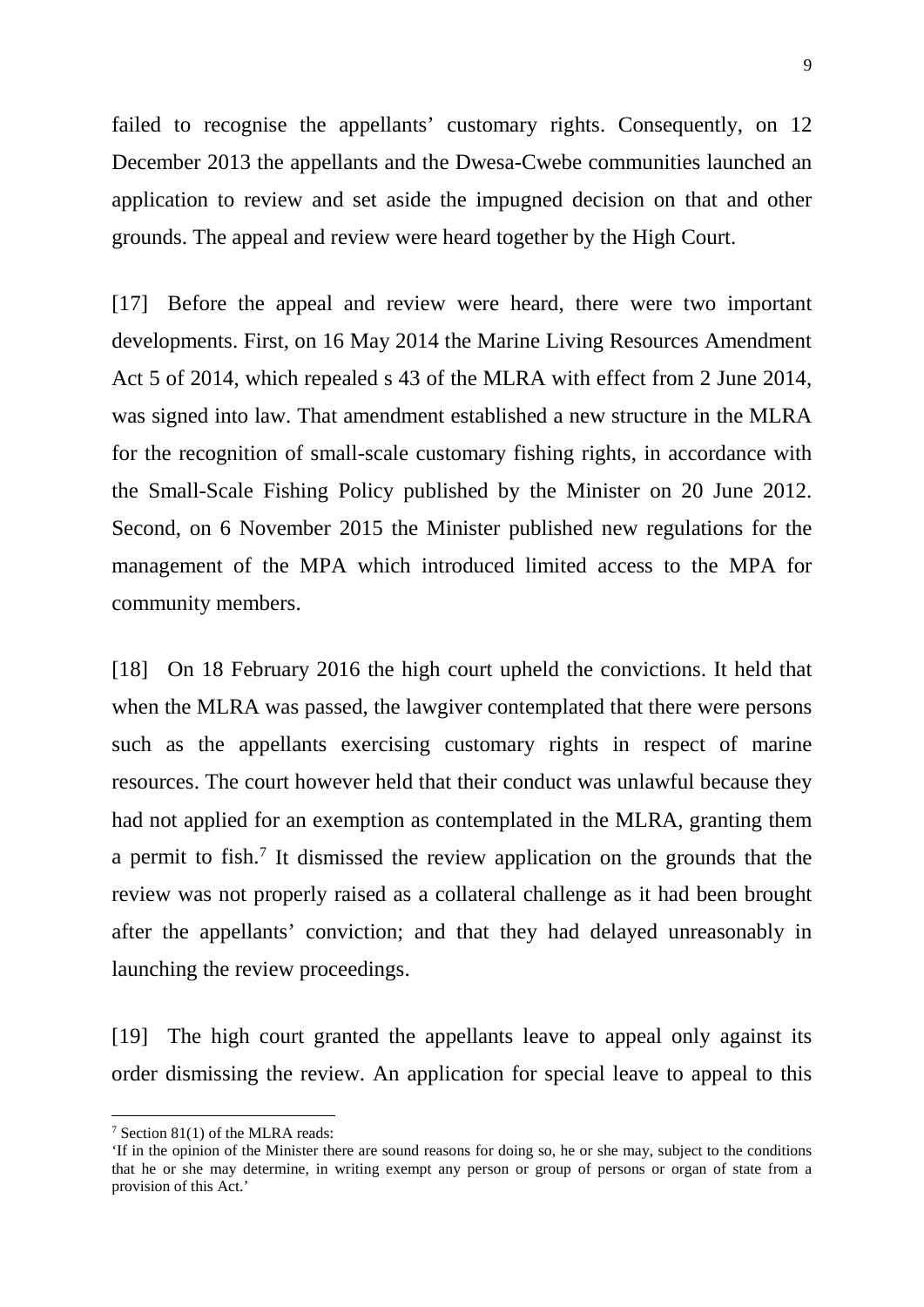Court against the appellants' convictions was referred for oral argument in terms of s 17(2)*(d)* of the Superior Courts Act 10 of 2013 (the application for special leave to appeal). Counsel for the appellants informed the Court that in the event of special leave being granted and the criminal appeal succeeding, they do not persist with the appeal against the dismissal of their application to review and set aside the impugned decision. It is therefore unnecessary to consider the appeal against the dismissal of the review if the appellants' convictions are set aside. In any event, s 43 of the MLRA, in terms of which the Minister made the impugned decision, has been repealed. And there can be no prejudice to the third and fourth respondents in the appeal against the dismissal of the review application because they did not seek costs on appeal, or in the court below.

[20] Before dealing with the application for leave to appeal, I should say something about the approach of the National Director of Public Prosecutions (the NDPP) in this case. The parties were notified as early as 22 May 2017 that the application for special leave to appeal had been referred for oral argument. When the matter was heard on 4 May 2018, counsel for the NDPP simply informed the Court that the NDPP elected to abide by the decision of the Court. That was most unhelpful. The appeal raises novel and complex issues of law that require careful consideration. The NDPP's failure to file written submissions and present oral argument deprived this Court of the benefit of being able to canvass issues relating to unlawfulness and customary rights in criminal law, with the authority constitutionally responsible for the institution of criminal proceedings on behalf of the State. [8](#page-9-0) The approach of the NDPP is regrettable.

<span id="page-9-0"></span><sup>&</sup>lt;sup>8</sup> In terms of section 179(2) of the Constitution, the National Prosecuting Authority has the power to institute criminal proceedings on behalf of the State and to carry out any necessary functions incidental thereto.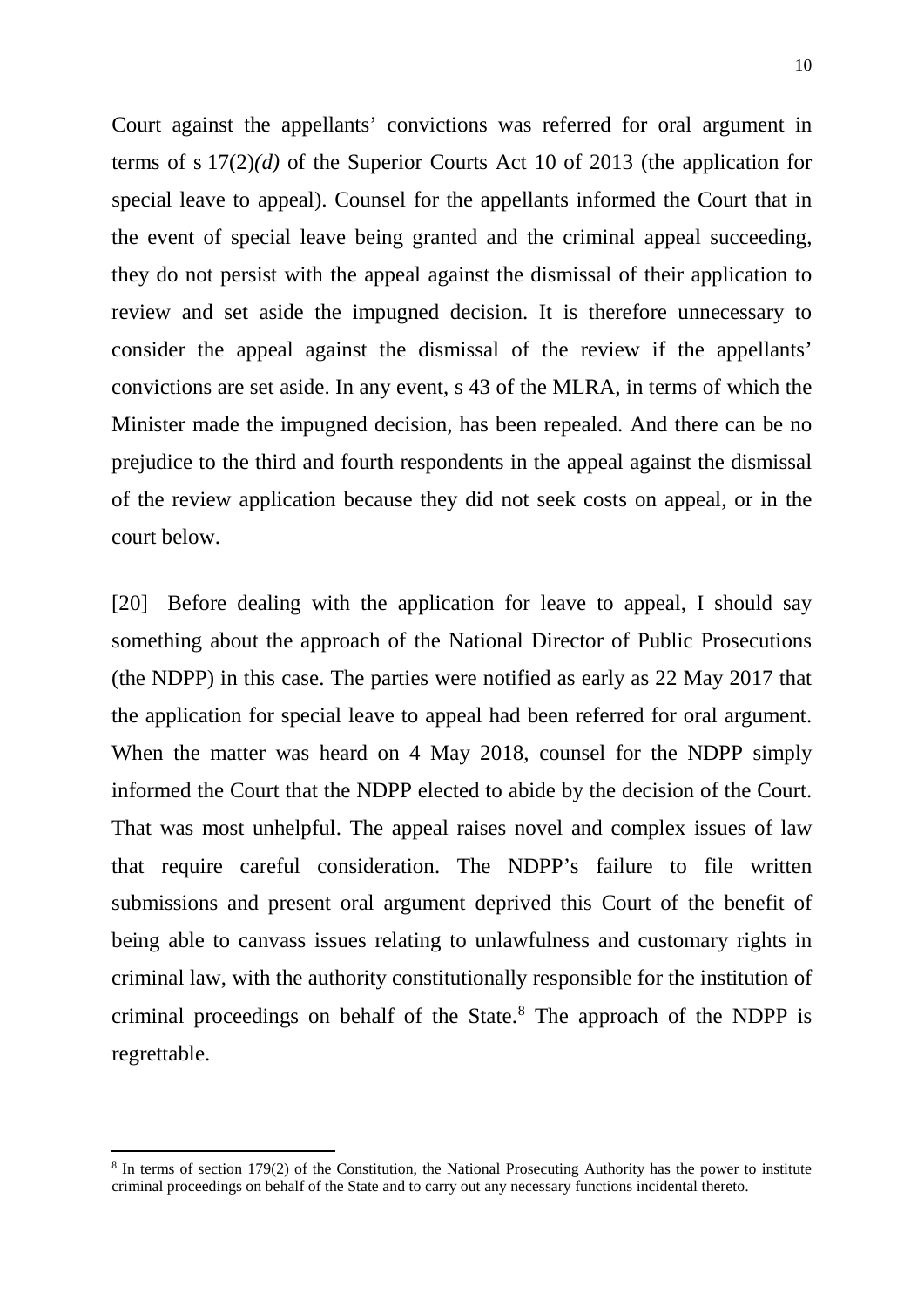[21] The application for special leave to appeal raises four issues: (1) the status of customary law; (2) whether the appellants proved that they were exercising customary rights of access to and use of marine resources when the offence was committed; (3) whether the MLRA extinguished those rights; and (4) whether the appellants' conduct was unlawful.

#### **The status of customary law**

[22] The Constitution recognises customary law as an independent and original source of law. In terms of s 211(1) of the Constitution, the status and role of traditional leadership according to customary law are recognised, subject to the Constitution. Section 211(2) provides that a traditional authority observing a system of customary law may function subject to any applicable legislation and customs. Section 211(3) reads:

'The courts must apply customary law when that law is applicable, subject to the Constitution and any legislation that specifically deals with customary law.'

[23] These provisions make three things clear. First, customary law 'is protected by and subject to the Constitution in its own right.'[9](#page-10-0) Thus, the adjustment and development of customary law may be necessary to align its provisions with the Constitution, or to promote the 'spirit, purport and objects of the Bill of Rights', as required by s 39(2). Second, the legislative authority of Parliament to pass laws dealing with customary law has not been ousted.<sup>[10](#page-10-1)</sup> And third, the injunction to apply customary law is not rendered subject to any legislation generally, but only to 'legislation that specifically deals with customary law'.

[24] The recognition of customary law as an independent source of law is further entrenched by ss 30, 31 and 39 of the Constitution. In terms of s 30,

<span id="page-10-0"></span><sup>9</sup> *Bhe & others v Khayelitsha Magistrate & others* 2005 (1) SA 580 (CC); [2004] ZACC 17 para 41.

<span id="page-10-1"></span><sup>10</sup> *Bhe* fn 8 para 44.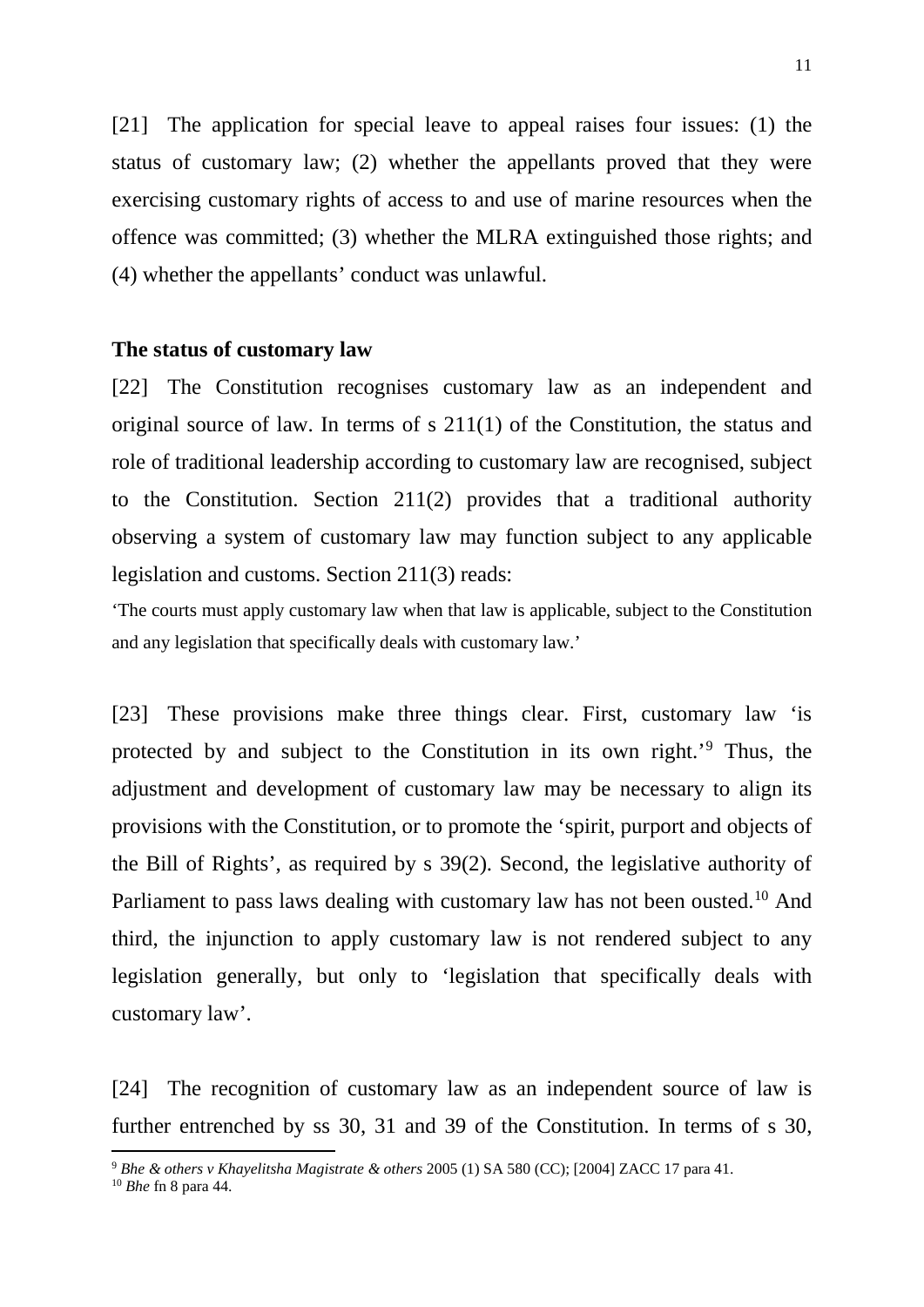everyone has the right to use the language and participate in the cultural life of their choice.<sup>11</sup> Section 31 provides that persons belonging to a cultural community may not be denied the right to enjoy their culture and form cultural associations.[12](#page-11-1) Section 39(2) enjoins courts to promote the spirit, purport and objects of the Bill of Rights when interpreting legislation and developing customary law. Section 39(3) provides that the Bill of Rights does not deny the existence of any other rights or freedoms recognised or conferred by, inter alia, customary law, to the extent that they are consistent with the Bill.

[25] As an independent source of norms within the legal system, customary law may give rise to rights, such as access and use rights to resources. Thus, in *Alexkor*, [13](#page-11-2) the Constitutional Court found that the Richtersveld Community possessed a right of communal ownership under customary law in the relevant land, which included use and occupation of the land; and the rights to use its water and exploit its natural resources above and beneath the surface. The question is whether the appellants proved customary rights of that kind.

#### **Did the appellants prove customary rights?**

[26] In a written plea explanation the appellants admitted that they had been arrested within the Reserve; that they intended to fish using fishing rods; and that they did not have fishing permits to do so in terms of the MLRA or the Conservation Decree. Those admissions were recorded as formal admissions in

<span id="page-11-0"></span><sup>&</sup>lt;sup>11</sup> Section 30 of the Constitution reads:

<sup>&#</sup>x27;Everyone has the right to use the language and to participate in the cultural life of their choice, but no one exercising these rights may do so in a manner inconsistent with any provision of the Bill of Rights.' <sup>12</sup> Section 31 of the Constitution provides:

<span id="page-11-1"></span><sup>&#</sup>x27;(1) Persons belonging to a cultural, religious or linguistic community may not be denied the right, with other members of that community—

*<sup>(</sup>a)* to enjoy their culture, practise their religion and use their language; and

*<sup>(</sup>b)* to form, join and maintain cultural, religious and linguistic associations and other organs of civil society.'

<span id="page-11-2"></span><sup>13</sup> *Alexkor Ltd & another v The Richtersveld Community & others* 2004 (6) SA 460 (CC); [2003] ZACC 18 para 62.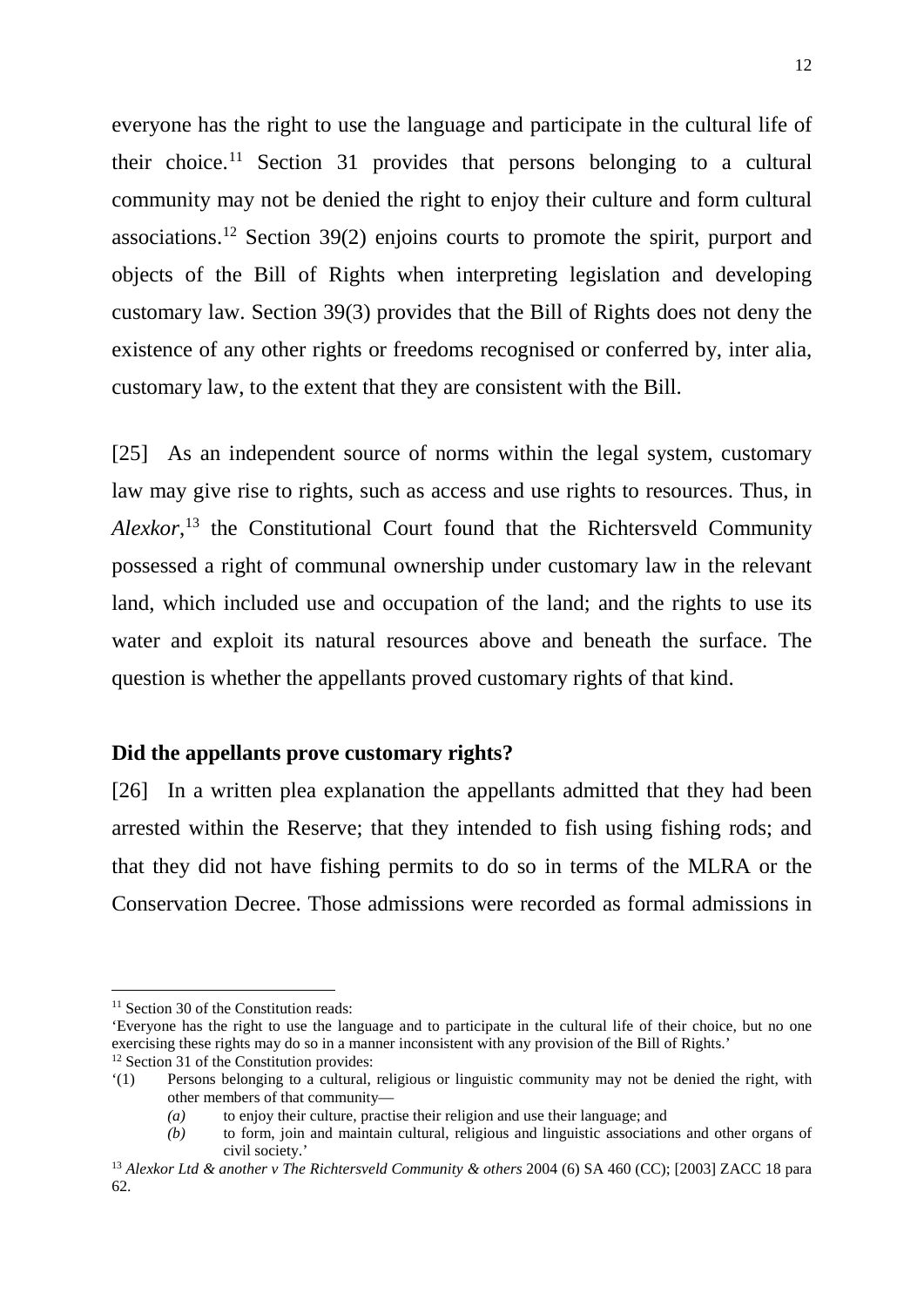terms of s  $220$  of the Criminal Procedure Act 51 of  $1977<sup>14</sup>$  $1977<sup>14</sup>$  $1977<sup>14</sup>$  The appellants however denied that their conduct was unlawful. Their defence, in summary, was this. They are members of the Hobeni community, governed according to a system of customary law which regulated their access to marine resources. The statutory regulation of marine resources did not extinguish their customary rights of access to these resources; consequently their conduct was lawful. Alternatively, if the MLRA or the Conservation Decree were interpreted so as to prevent them from exercising their customary rights, then those laws are inconsistent with the Constitution and invalid.

[27] The first appellant, Mr Gongqose, a fisherman, testified in his defence. He stated that his co-accused were members of the Hobeni community, and that he is illiterate but schooled in the customs and culture of his community. From the age of 10 he had been taught the skills and traditions of fishing by his father, who in turn had been taught those by his father. Part of the legacy that passed from generation to generation was an appreciation of the natural environment. Mr Gongqose spoke of customs and traditions relating to the allocation of fishing spots and reliance on the sea for many traditional customs practised by the men and women of his community. There were rules that small fish and fish with eggs should not be caught but left in the sea so that there could be more fish in later years. Disputes about fishing spots were settled by headmen or subheadmen in the community. He said that he had a right to fish on the coastline at Hobeni, because he grew up there and his great grandfathers used to fish there. He went into the reserve to fish because his culture allowed him to do so. He said that he and his fellow fishermen were dependent on the sea as the fish caught provided food for their families and any surplus was sold to maintain and educate their children.

<span id="page-12-0"></span><sup>&</sup>lt;sup>14</sup> Section 220 of the Criminal Procedure Act provides that an accused or his or her legal adviser or the prosecutor may in criminal proceedings admit any fact placed in issue at such proceedings and any such admission shall be sufficient proof of such fact.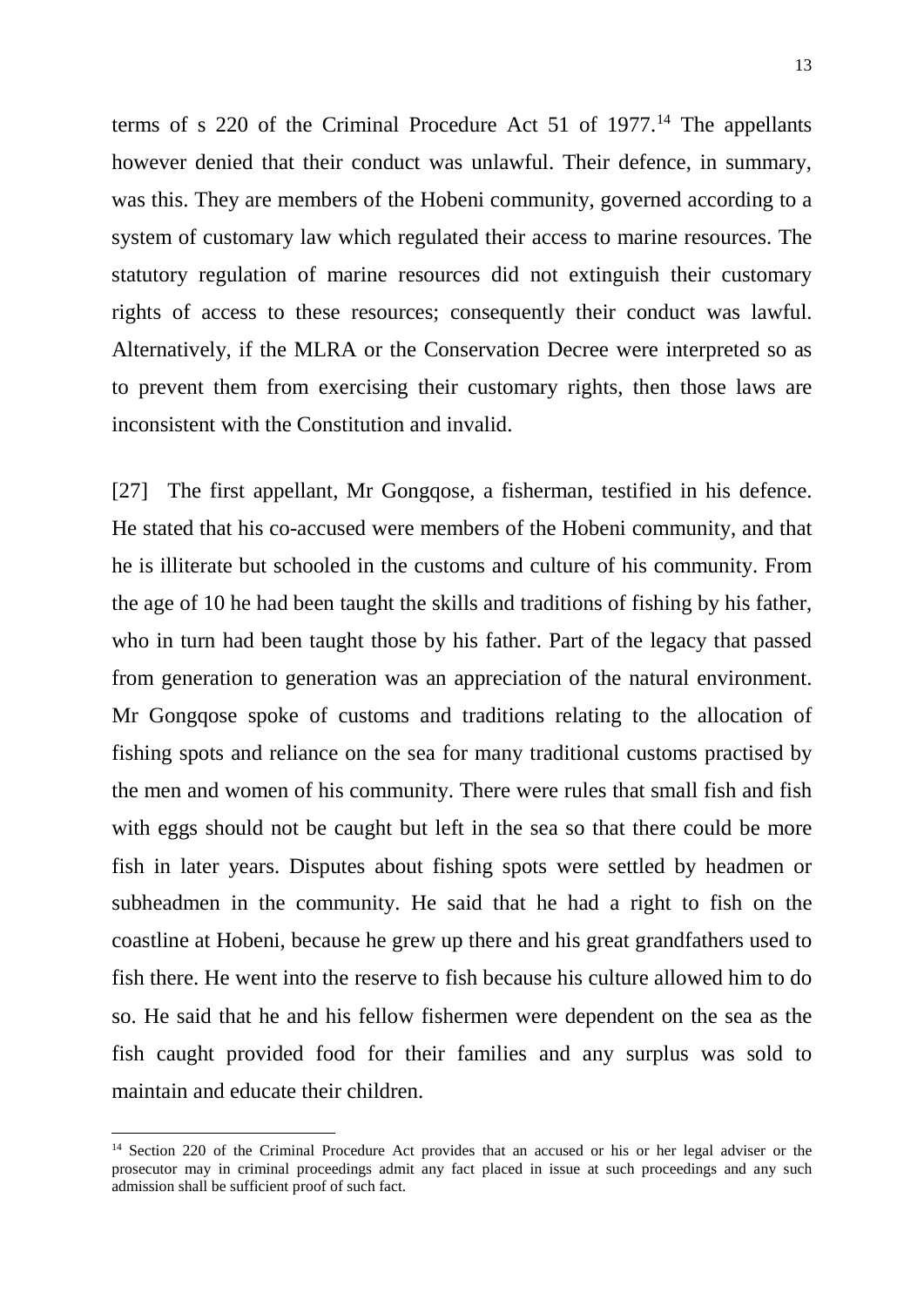[28] Mr Gongqose described the hardship experienced by the community brought about by the enforcement of the ban on fishing in the Reserve. They had to walk long distances (up to 6 km) to fish lawfully and had limited or no funds for transport. Mr Gongqose said that traditional healers were also suffering because they were denied access to marine resources required to practise healing. The healers would go to the sea and sleep there for days to get the herbs they needed from their ancestors. Their rights to fish and their traditional rights were being infringed. State authorities had made empty promises concerning access to marine resources and numerous meetings with the authorities produced no results.

[29] Ms Vuyelwa Siyaleko, a trainee medicinal healer born and raised in Hobeni, testified for the defence. She said that she was taught the ways of marine harvesters by her mother and started going to the sea when she was about 10 years old. Ms Siyaleko described customary rituals relating to the sea and the intrinsic value of that part of the coast to her ancestral ceremonies.

[30] The appellants presented expert evidence by Dr Derick Fay, an Associate Professor at the University of California. His field of expertise is the land usage, customs and impact of proclaimed areas on the residents of coastal areas and the Hobeni community in particular. Dr Fay speaks IsiXhosa and lived in the Dwesa-Cwebe communities between 1996 and 1998, during which time he did extensive research on the communities and their reliance on natural resources. He lived in the area again for brief periods in 2009, 2010 and 2011.

[31] Dr Fay's evidence can be summarised as follows. A system of customary regulation governs the use of natural resources in the communities around Dwesa and Cwebe. There is historical evidence of fishing and collection of shellfish since at least the  $18<sup>th</sup>$  century. Members of the communities gained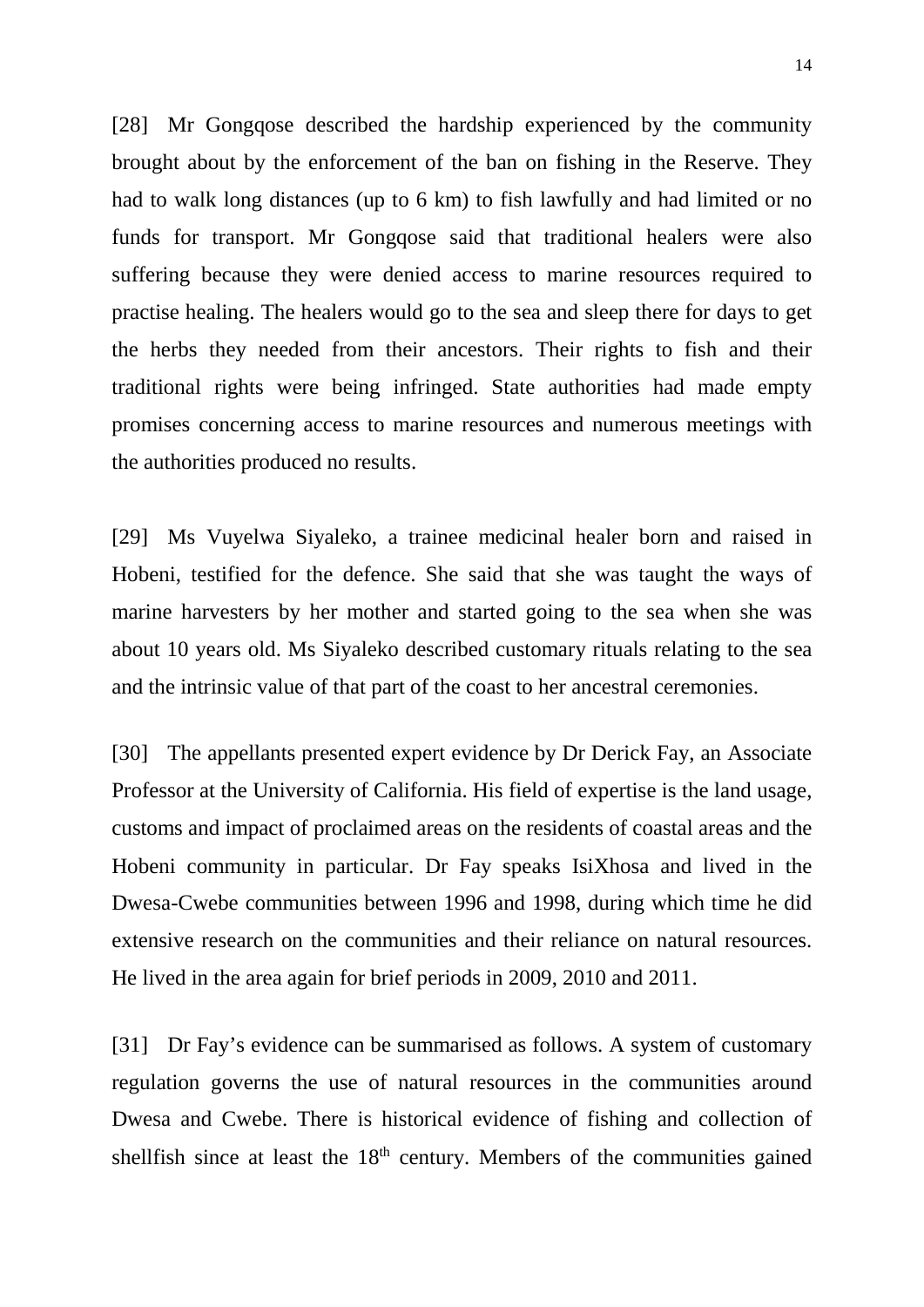access to these resources by birth, marriage or affiliation to a headman. Access was dependent upon knowledge and skills transmitted from generation to generation as young people accompanied elders on fishing trips. These rules were part of a larger body of customary regulation governing access to local resources including residential, agricultural and grazing land, firewood and building wood, thatching grass and mud for brickmaking. Access to natural resources promotes socio-economic rights and substantive equality. The Dwesa-Cwebe communities are among the poorest in South Africa and the loss of access to marine resources has caused them substantial hardship. The closure of marine resources took place without consulting the communities.

[32] The appellants also called Ms Jacqueline Sunde, a social researcher and Ph.D student, as an expert witness. Ms Sunde conducted research in Dwesa-Cwebe relating to customary law systems governing marine resources. She stated that the community in Dwesa-Cwebe has a long-standing and welldeveloped system of customary law that includes a system of rules regarding access to and use of marine resources for subsistence, ritual and other purposes. Archaeological and historical evidence indicated that these communities practised shore-based harvesting and fishing for a range of marine resources along the South African coast since time immemorial. The statutory regulation of marine resources has impacted on the customary law and practices of the communities.

[33] The State adduced evidence by Dr PJ Fielding, a marine and coastal environmental consultant, who said that he was commissioned to present the features of a marine protected environment. He testified concerning the benefits of marine protected areas in sustaining resources and managing and rebuilding fish stocks. He said that many of the marine protected areas in the country were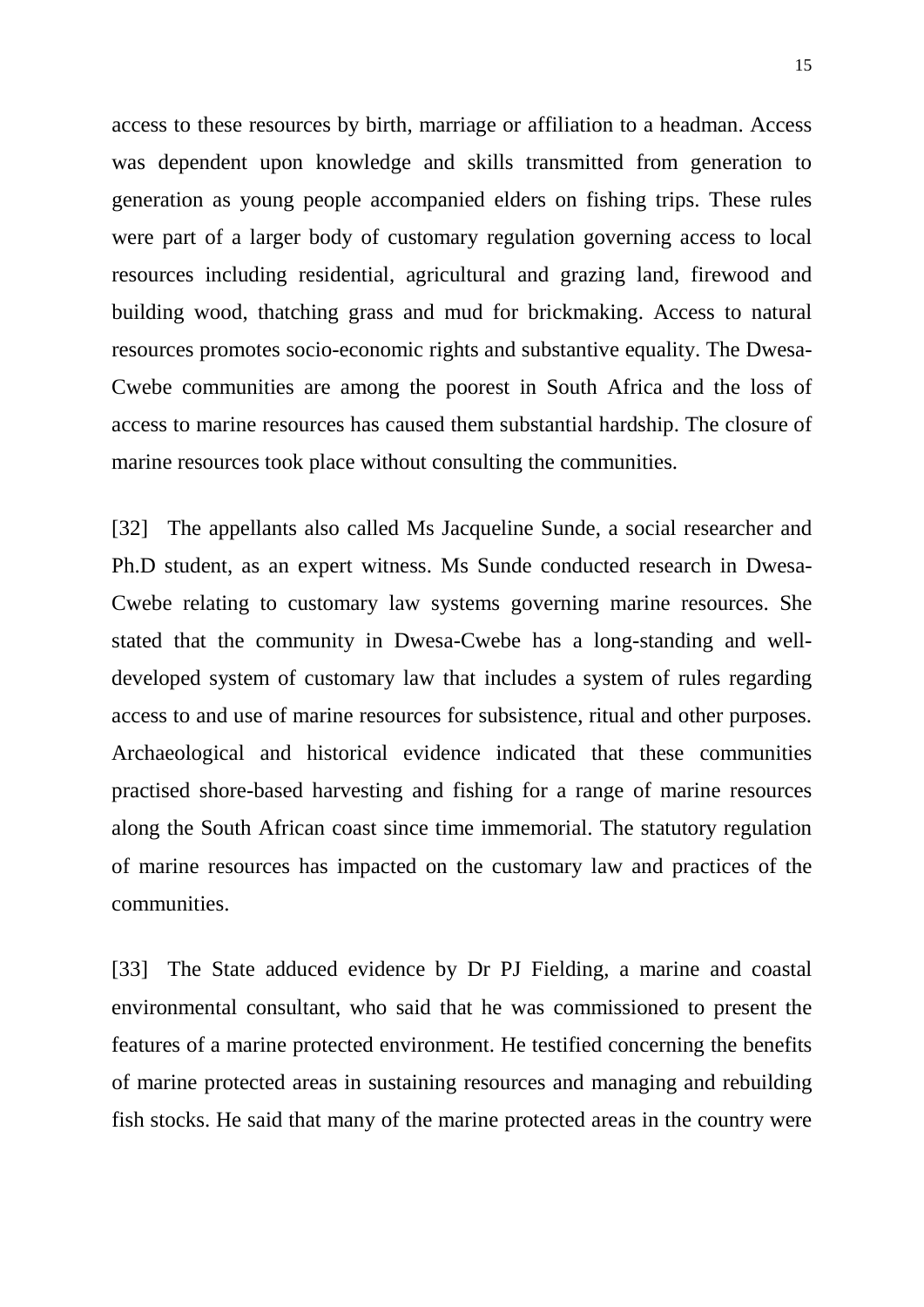gazetted and implemented on an ad hoc basis. The MPA was proclaimed in 2000, but the first studies of line fish in the MPA were only conducted in 2009.

[34] In the evaluation of the evidence, it is necessary to reiterate that the validity of a custom is no longer determined according to the common law. [15](#page-15-0) As the Constitutional Court explained in *Alexkor*: [16](#page-15-1)

'While in the past indigenous law was seen through the common-law lens, it must now be seen as an integral part of our law. Like all law it depends for its ultimate force and validity on the Constitution. Its validity must now be determined by reference not to common law, but to the Constitution. . . . The Constitution acknowledges the originality and distinctiveness of indigenous law as an independent source of norms within the legal system. At the same time the Constitution, while giving force to indigenous law, makes it clear that such law is subject to the Constitution and has to be interpreted in the light of its values.'

[35] So, the nature and content of the appellants' rights of access to and use of marine resources in the MPA must be determined by reference to customary law. That is the law which governed access by the Dwesa-Cwebe communities to natural and marine resources.[17](#page-15-2) As was said in *Shilubana*: [18](#page-15-3)

'It is a body of law by which millions of South Africans regulate their lives and must be treated accordingly.'

[36] And the caveat sounded in *Alexkor*<sup>[19](#page-15-4)</sup> bears repetition:

'In applying indigenous law, it is important to bear in mind that, unlike common law, indigenous law is not written. It is a system of law that was known to the community, practised and passed on from generation to generation. It is a system of law that has its own values and norms. Throughout its history it has evolved and developed to meet the changing needs of the community. And it will continue to evolve within the context of its values and norms consistently with the Constitution.'

<span id="page-15-0"></span><sup>15</sup> See in this regard *Van Breda & others v Jacobs & others* 1921 AD 330.

<span id="page-15-1"></span><sup>16</sup> *Alexkor* fn 12 para 51.

<span id="page-15-2"></span><sup>17</sup> *Alexkor* fn 12 para 50.

<span id="page-15-3"></span><sup>18</sup> *Shilubana & others v Nwamitwa* 2009 (2) SA 66 (CC); [2008] ZACC 9 para 43.

<span id="page-15-4"></span><sup>19</sup> *Alexkor* fn 12 para 53.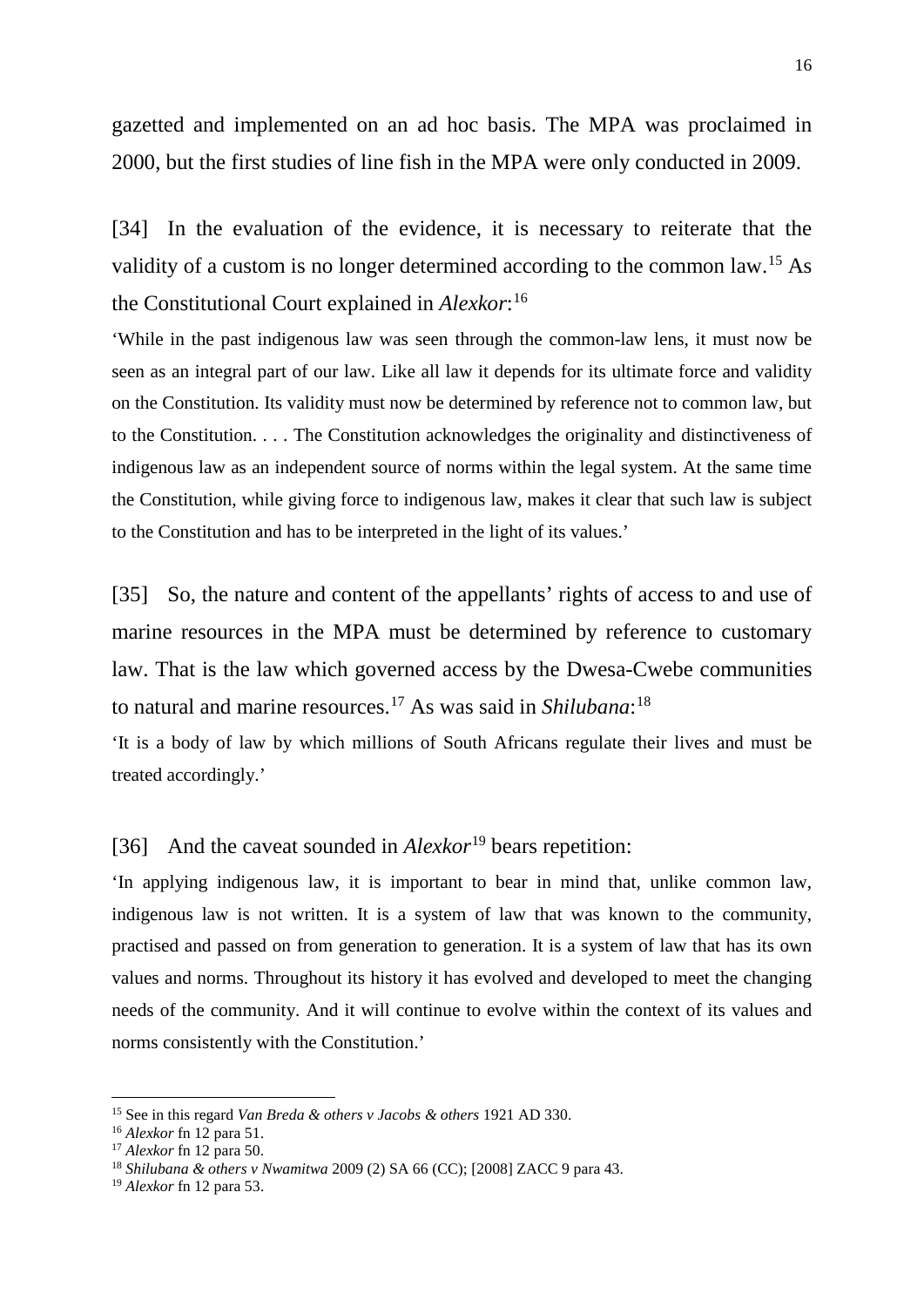[37] In this case there is extensive evidence concerning the nature of a customary system governing all aspects of life in the Dwesa-Cwebe communities, having regard to the study of the history of those communities and their usages.[20](#page-16-0) These aspects range from relations between parents and children, husbands and wives, household heads and neighbours, headmen and sub-headmen. They include ceremonial events (weddings, payment of bridal wealth and circumcision); access to and use of natural resources, more particularly land, forest and marine resources; and the resolution of disputes. There is historical evidence of fishing and collection of shellfish since at least the  $18<sup>th</sup>$  century.

[38] Knowledge of the customary system was transmitted from generation to generation, typically from father to son as regards fishing and from mother to daughter with regard to the harvesting of intertidal resources. Knowledge was also conveyed through a range of rituals and practices within the larger customary system within which fishing was located. All of this evidence was not disputed by the State. Indeed, the prosecutor put it to Ms Sunde that the State did not deny that the Dwesa-Cwebe communities had a right in terms of customary law (of access to marine resources), and that customary law had to be given equal recognition as legislation.

[39] The appellants accordingly proved that since time immemorial, the Dwesa-Cwebe communities, of which they are part, have a tradition of utilising marine and terrestrial natural resources. It is thus not surprising that the Magistrate found that the evidence established the existence of a customary right to fish within the relevant coastal waters by the Dwesa-Cwebe communities. The high court described that right and its regulation as follows:

<span id="page-16-0"></span><sup>20</sup> *Alexkor* fn 12 paras 56 and 60.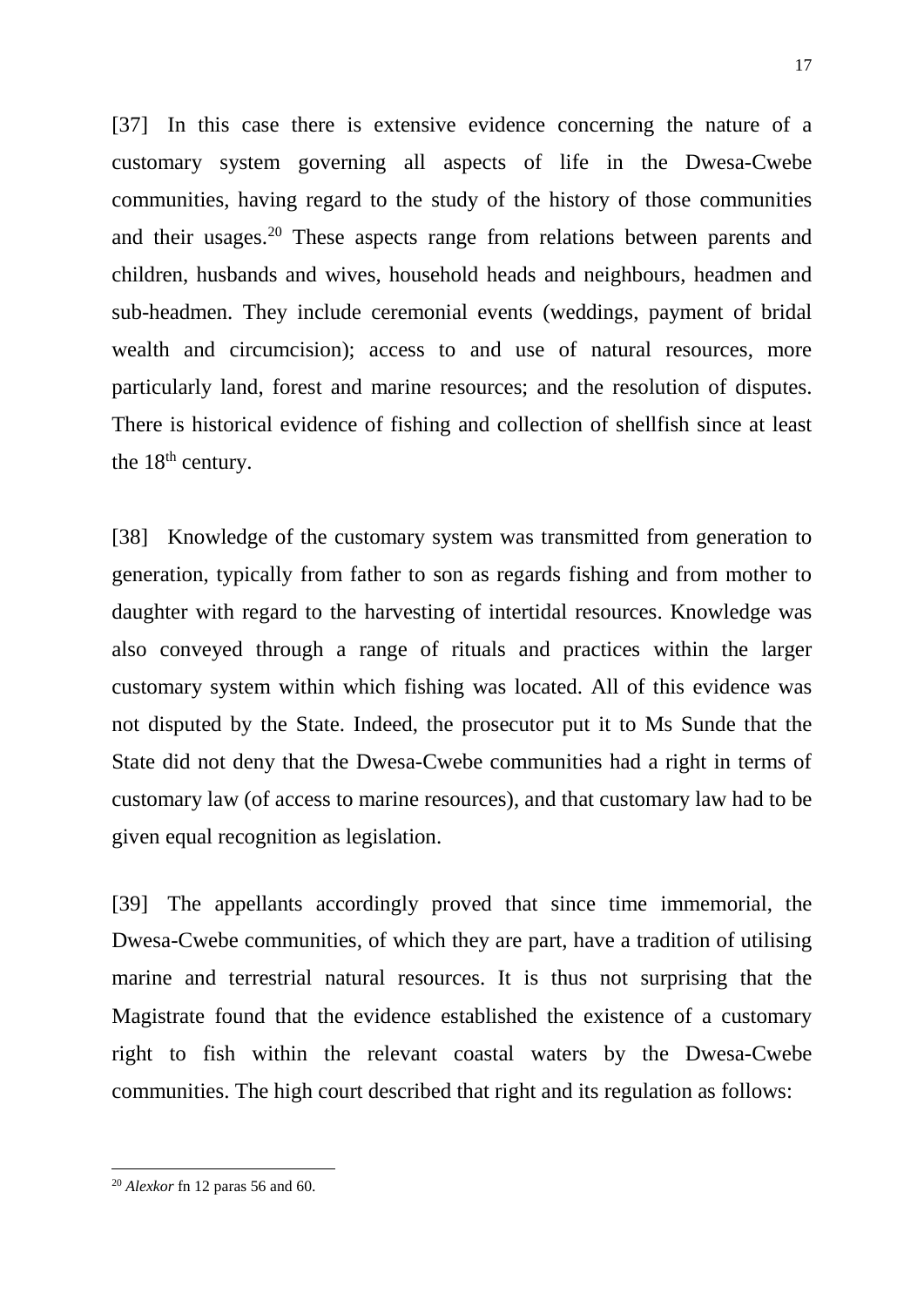'[T] hey understood that nature had a way of protecting itself and this is what regulated their harvesting; the tides and the weather did not allow them to go fishing every day; they also had their own way of making sure that there would be enough fish for the generations to come, having been taught by their fathers and elders not to take juveniles and to put the small fish back. These rights were never unregulated, and were always subject to some form of regulation either under customary and traditional practices.'

## **Did the MLRA extinguish the appellants' customary rights?**

[40] In *Alexkor*, [21](#page-17-0) the Constitutional Court explained that the Richtersveld Community's indigenous law ownership of land could have been extinguished (in a pre-constitutional era) by the British Crown if: the laws of the Crown expressly extinguished indigenous law ownership of the land; the laws of the Crown applicable to the Richtersveld rendered the exercise of material incidents of indigenous law ownership unlawful; the Crown granted the community limited rights in respect of the land where the only reasonable inference to be drawn was that the rights of indigenous law ownership were extinguished; or the land was taken by force.

[41] The post-constitutional extinguishment of indigenous or customary rights has not been considered in the South African context. But there is persuasive foreign authority that only clear and justified extinguishment of customary rights is permissible. Mindful of the warning that it should not be assumed that the approach in a foreign court can readily be transplanted to South African soil,<sup>[22](#page-17-1)</sup> the foreign cases are nonetheless instructive.

[42] Canada has a developed jurisprudence of aboriginal fishing rights. The source of those rights is s 35(1) of the Constitution Act, 1982. It provides:

<span id="page-17-0"></span><sup>21</sup> *Alexkor* fn 12 para 70.

<span id="page-17-1"></span><sup>22</sup> *Minister of Justice & others v Estate Stransham-Ford* 2017 (3) SA 152 (SCA); [2016] ZASCA 197 para 58.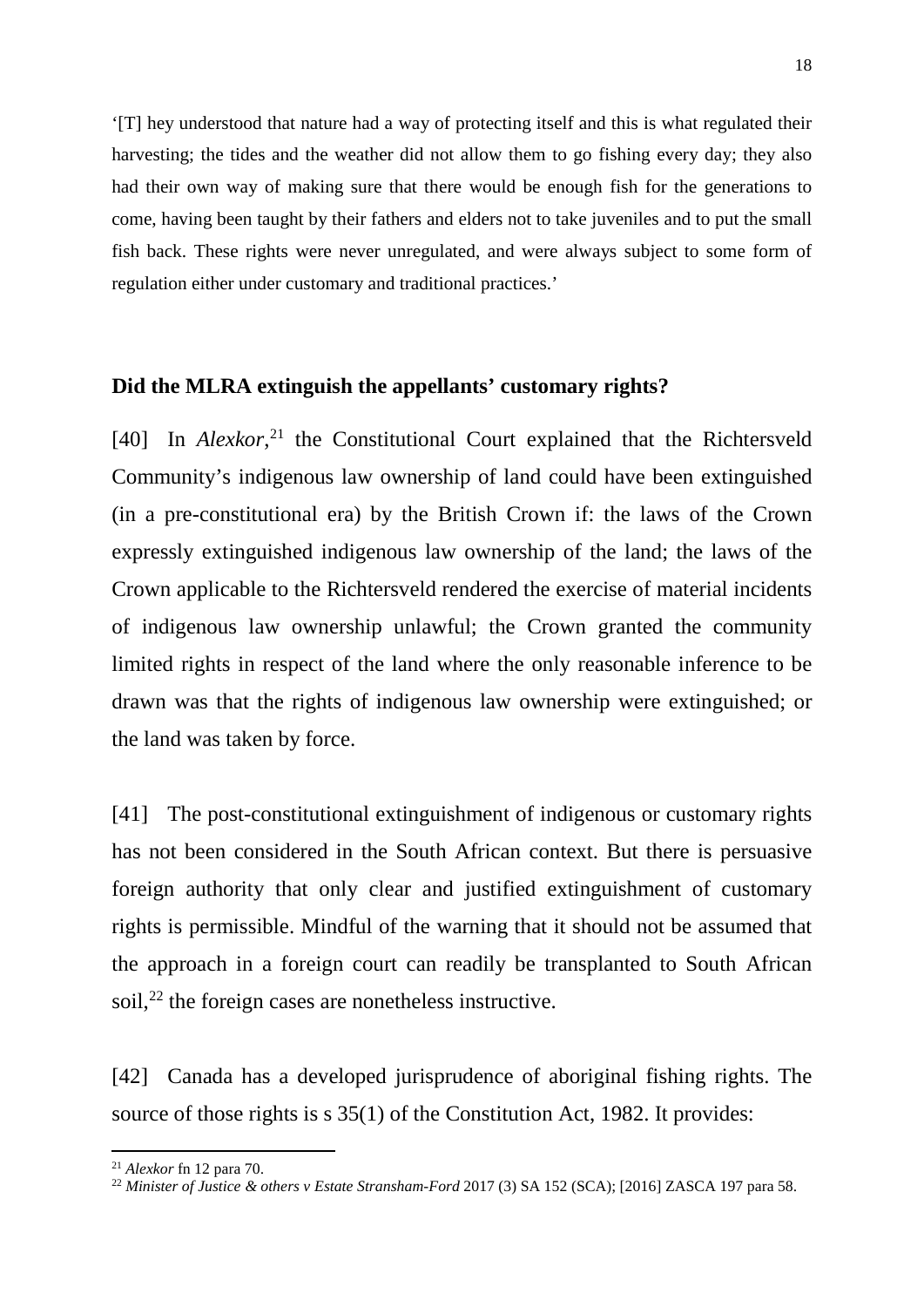'The existing aboriginal and treaty rights of the aboriginal peoples of Canada are hereby recognised and affirmed'.

Lamer CJ explained in *R Van der Peet*<sup>[23](#page-18-0)</sup> why aboriginal rights are recognised: 'In my view, the doctrine of aboriginal rights exists, and is recognised and affirmed by s. 35(1), because of one simple fact: when Europeans arrived in North America, aboriginal peoples were already here, living in communities on the land, and participating in distinctive cultures, as they had done for centuries. It is this fact, and this fact above all others, which separates aboriginal peoples from all other minority groups in Canadian society and which mandates their special legal, and now constitutional, status.'

[43] This dictum strikes remarkably close to home – the people of Dwesa-Cwebe have been exploiting marine and natural resources in what is now the Reserve for hundreds of years, according to a distinctive customary system. That is why the Constitution affords their rights special protection.

[44] In  $R \nu$  *Sparrow*,<sup>[24](#page-18-1)</sup> the appellant, a member of the Masqueam Indian Band, was charged and convicted under the Canadian Fisheries Act with possession of a drift net longer than that permitted by the terms of his Band's Indian food fishing licence. He admitted that the facts alleged constituted the offence, but defended the charge on the basis that he was exercising an existing aboriginal right to fish and that the net length restriction was inconsistent with s 35(1) of the Constitution Act. The Crown submitted that that the Masqueam Band's aboriginal right to fish had been extinguished by regulations under the Fisheries Act.

[45] The Crown failed to discharge the burden of proving extinguishment. The court held that the test of extinguishment was that the 'Sovereign's intention must be clear and plain if it is to extinguish an aboriginal right'. Dickson CJ and La Forest J went on to say that mere regulation did not meet that threshold:

<span id="page-18-0"></span><sup>23</sup> [1996] 2 SCR 507 para 30.

<span id="page-18-1"></span><sup>&</sup>lt;sup>24</sup> [1990] 1 SCR 1075.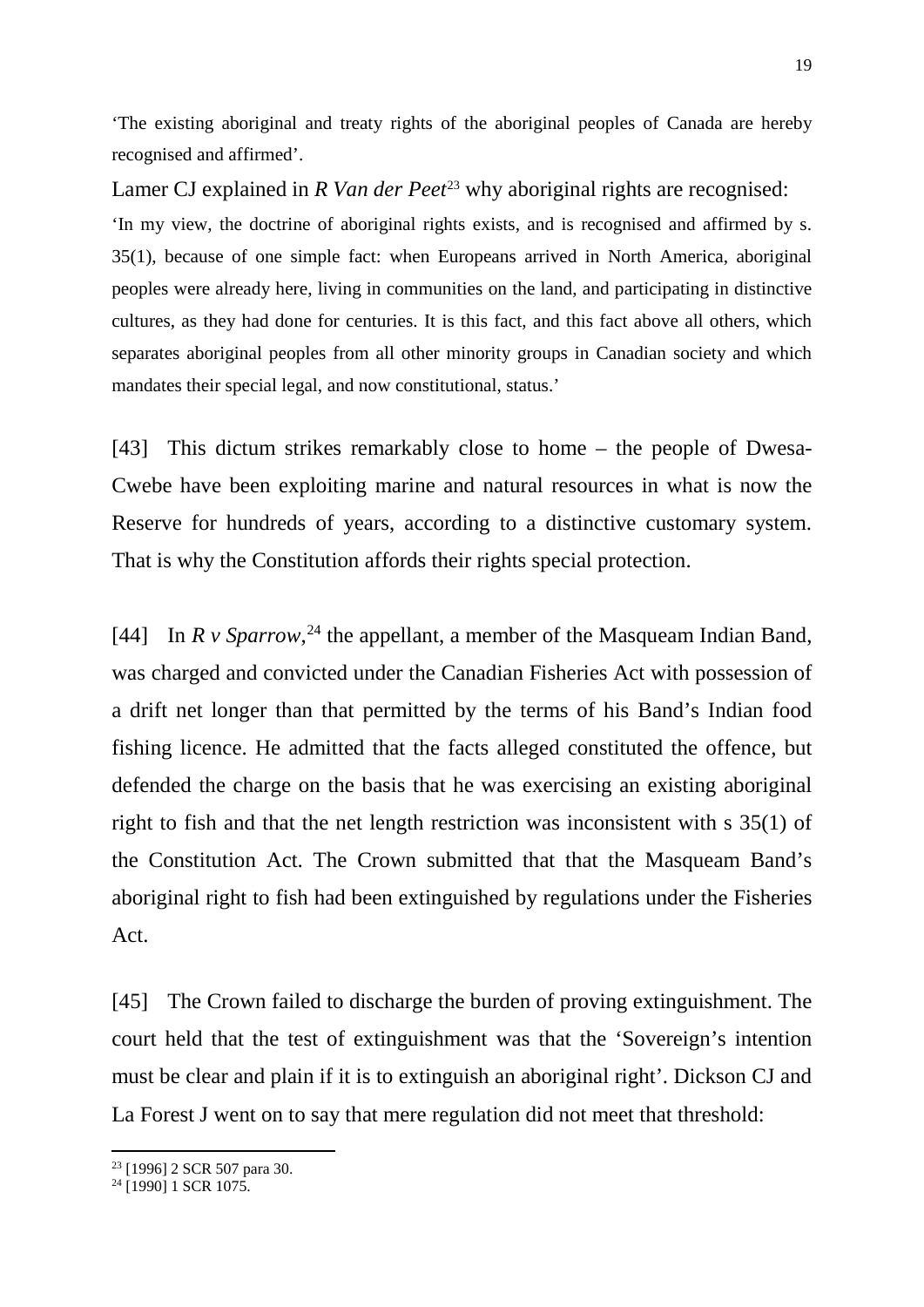'There is nothing in the Fisheries Act or its detailed regulations that demonstrate a clear and plain intention to extinguish the Indian aboriginal right to fish. The fact that express provision permitting the Indians to fish for food may have applied to all Indians and that for an extended period permits were discretionary and issued on an individual rather than a communal basis in no way shows a clear intention to extinguish. These permits were simply a manner of controlling the fisheries, not defining underlying rights.<sup>'[25](#page-19-0)</sup>

[46] The protection of customary rights in Australia is not constitutional, but statutory. Under s 211 of the Native Title Act of 1993, if a law required a licence or permit in order to exercise a native right, then:

'the law does not prohibit or restrict the native title holders from carrying on the class of activity, or from gaining access to the land or waters for the purpose of carrying on the class of activity, where they do so:

- (a) for the purpose of satisfying their personal, domestic or non-commercial communal need; and
- (b) in exercise or enjoyment of their native title rights and interests.'

[47] In *Yanner v Eaton*, [26](#page-19-1) the accused was charged with taking fauna contrary to the Australian Fauna Conservation Act 1974, in that he used a harpoon to catch two juvenile estuarine crocodiles without a permit. The relevant provision provided:

'A person shall not take, keep or attempt to take or keep fauna of any kind unless he is the holder of a licence, permit, certificate or other authority granted and issued under this Act'. The Magistrate found that it was a traditional custom of the appellant's clan to hunt juvenile crocodiles which had tribal totemic significance based on spiritual belief; and that the Fauna Conservation Act did not prohibit native title holders from carrying on activities in the exercise of their native title rights and interests. The Magistrate dismissed the complaint. A majority of the Court of Appeal of Queensland set aside the Magistrate's order and remitted the

<span id="page-19-0"></span><sup>25</sup> *Sparrow* fn 22 at 1099.

<span id="page-19-1"></span><sup>&</sup>lt;sup>26</sup> [1999] HCA 53; 201 CLR 351; 166 ALR 258.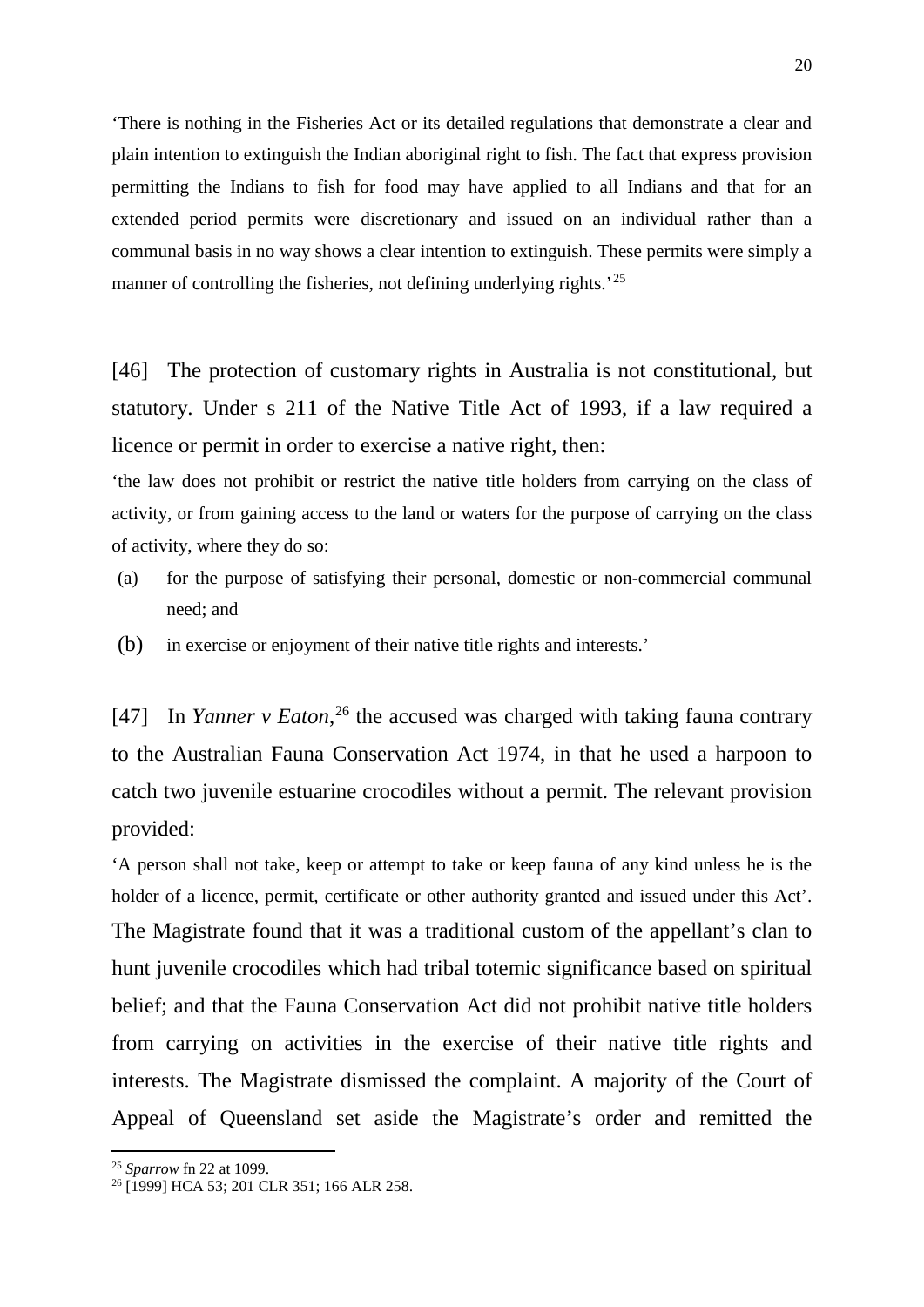proceedings to the Magistrate's Court for the matter to proceed according to law. On appeal to the High Court of Australia the respondent contended that any native title right or interest to hunt crocodiles had been extinguished by the enactment of the Fauna Act.

[48] The court held that the appellant's native title had not been extinguished: '[R]egulating the way in which rights and interests may be exercised is not inconsistent with their continued existence. Indeed, regulating the way in which a right may be exercised presupposes that the right exists. . . . But in deciding whether an alleged inconsistency is made out, it will usually be necessary to keep well in mind that native title rights and interests not only find the origin in Aboriginal law and custom, they reflect connection with the land. . . . And an important aspect of the socially constituted fact of native title rights and interests that is recognised by the common law is the spiritual, cultural and social connection with the land. Regulating particular aspects of the usufructuary relationship with traditional land does not sever the connection of the Aboriginal peoples concerned with the land (whether or not prohibiting the exercise of that relationship altogether might, or might to some extent). That is, saying to a group of Aboriginal peoples, 'You may not hunt or fish without a permit' does not sever their connection with the land concerned and does not deny the continued exercise of the rights and interests that Aboriginal law and custom recognises them as possessing.'[27](#page-20-0)

[49] Thus, the approach in Australia is that regulation of fauna or fishing in terms of a licensing or permitting scheme does not extinguish or deny the continued existence of native title rights and interests under the traditional laws acknowledged and customs observed by Aboriginal peoples.[28](#page-20-1)

[50] Counsel for the appellants submitted that the Canadian test – a clear and plain intention to extinguish a customary right – fits perfectly with the text and purpose of s 211(3) of the Constitution. It seems to me unnecessary to adopt that approach or the Australian one that the regulation of a fishing right through

<span id="page-20-0"></span><sup>27</sup> *Yanner* fn 25 para 64 (per Gummow J concurring).

<span id="page-20-1"></span><sup>&</sup>lt;sup>28</sup> Akiba on behalf of the Torres Strait Regional Sea Claim Group v Commonwealth of Australia [2013] HCA 33 para 75.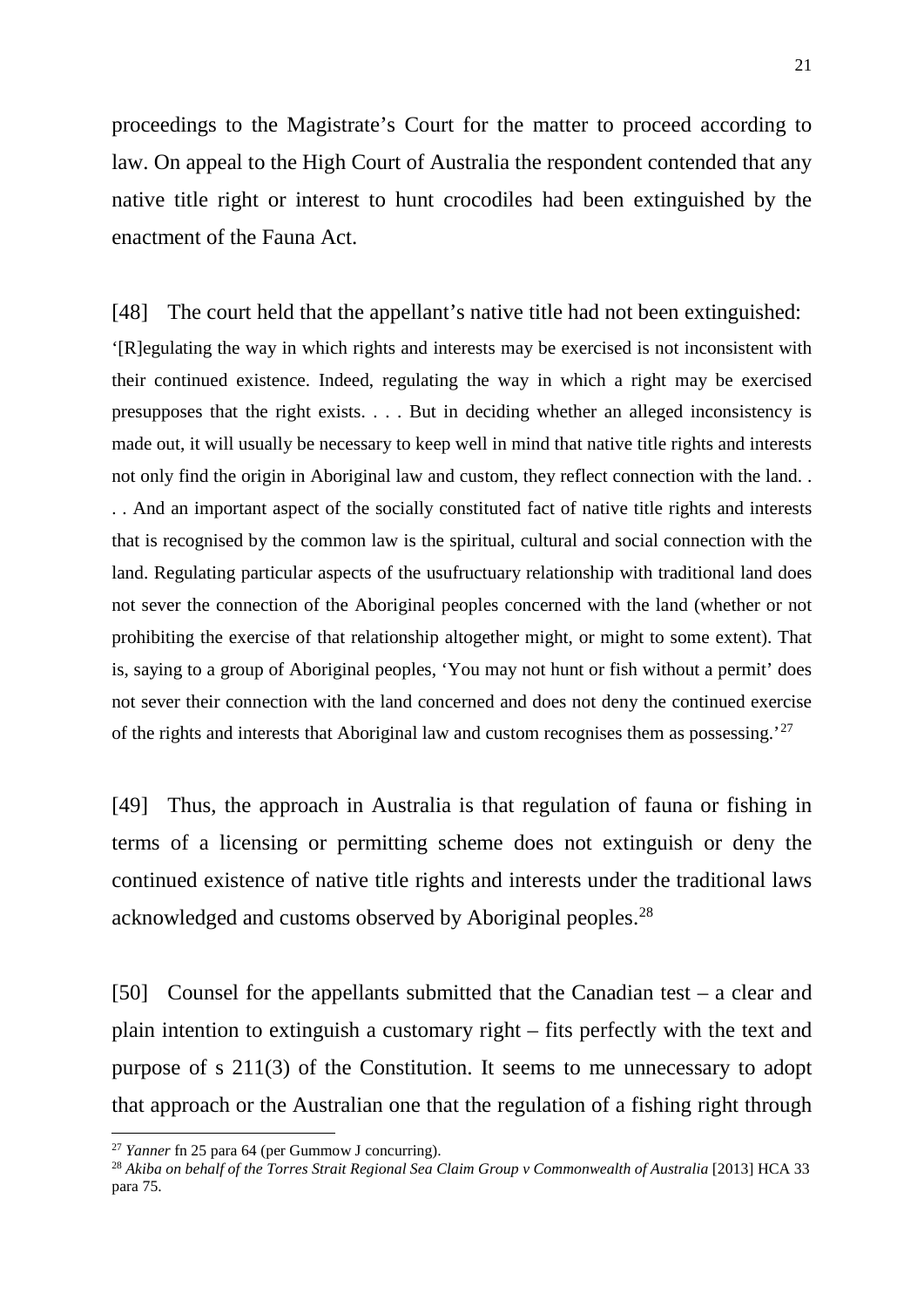a permit does not sever the connection of Aboriginal peoples with their land, or deny the continued exercise of their rights and interests under Aboriginal law. Ultimately, the validity of customary law, and the rights under it in South Africa, are protected by s 211 of the Constitution and are rendered subject only to the Constitution and legislation that specifically deals with that law. It follows first, that a customary right can only be extinguished by legislation specifically dealing with customary law; and secondly, that such legislation must do so either expressly or by necessary implication.

[51] So, in determining whether legislation such as the MLRA extinguished the appellants' customary right to fish, the rules of interpretation of statutes apply, together with the injunction in s 39(2) of the Constitution that courts must interpret statutes to 'promote the spirit, purport and objects of the Bill of Rights'. It is trite that that words in a statute must be given their ordinary grammatical meaning and be construed in the light of their context. That context is not limited to the language, but includes the subject matter of the statute, its apparent scope and purpose and within limits, its background.<sup>[29](#page-21-0)</sup> Stated differently, when interpreting legislation what must be considered is the language used, the context in which the relevant provision appears, and the apparent purpose to which it is directed.<sup>[30](#page-21-1)</sup> And s  $39(2)$  of the Constitution requires courts to 'prefer a generous construction over a merely textual or legalistic one in order to afford claimants the fullest possible protection of their

<span id="page-21-0"></span><sup>29</sup> *Jaga v Dönges, NO & another*; *Bhana v Donges NO & another* 1950 (4) SA 653 (A) at 664E-H, affirmed in *Bato Star Fishing (Pty) Ltd v Minister of Environmental Affairs and Tourism & others* 2004 (4) SA 490 (CC); [2004] ZACC 15 para 89.

<span id="page-21-1"></span><sup>30</sup> *Natal Joint Municipal Pension Fund v Endumeni Municipality* 2012 (4) SA 593 (SCA); 2012] ZASCA 13 para 18.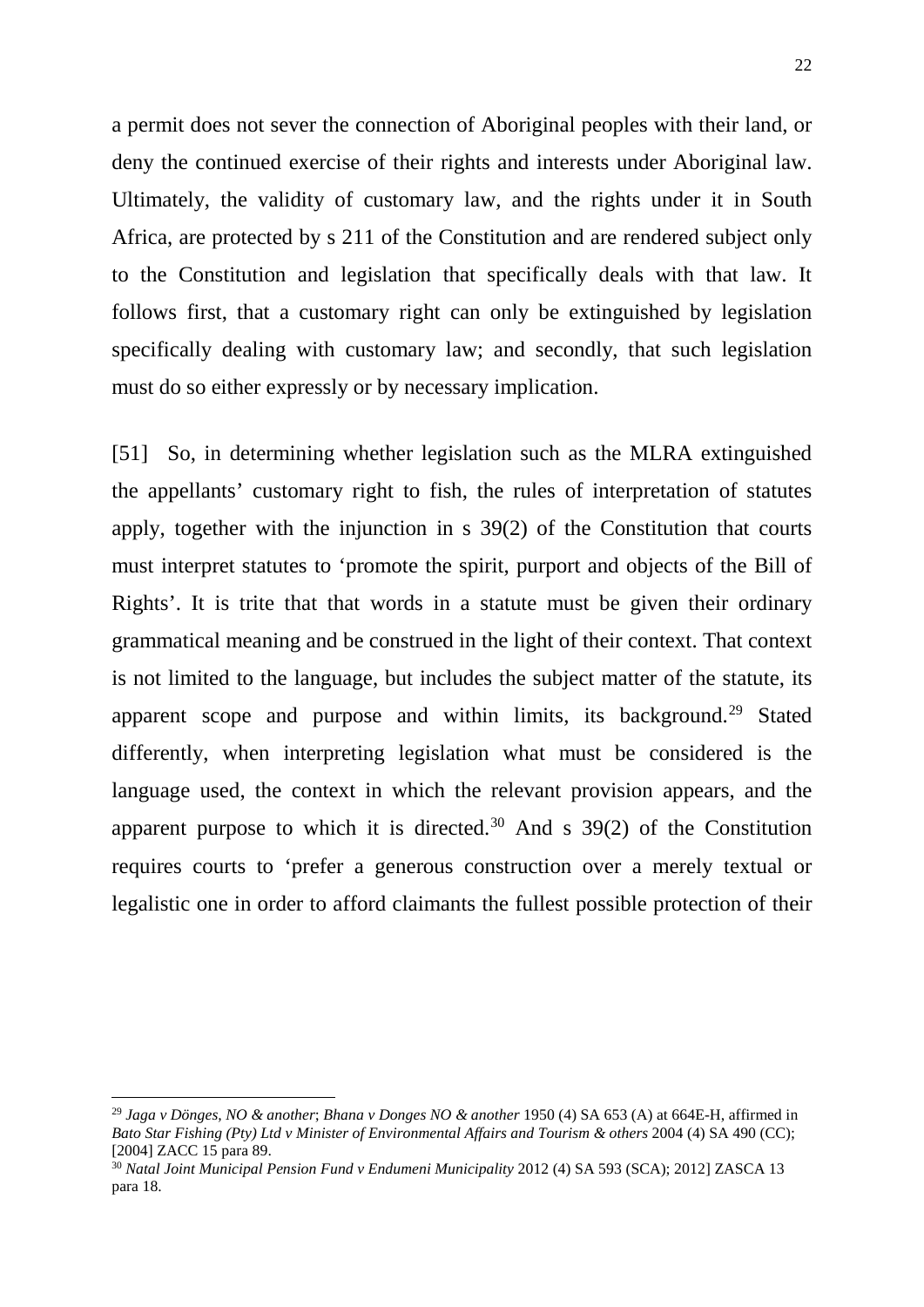constitutional guarantees',  $31$  but does not authorise an interpretation that unduly strains the text.  $32$ 

[52] Applying these principles, there is nothing in the language of the MLRA that specifically deals with customary rights. At most, it provided a right of access to marine resources by 'subsistence fishers', defined as;

'a natural person who regularly catches fish for personal consumption or for the consumption of his or her dependants, including one who engages from time to time in the local sale or barter of excess catch, but does not include a person who engages on a substantial scale in the sale of fish on a commercial basis .'

[53] The recognition of the right of a subsistence fisher who catches fish for personal or family consumption is *not* the recognition of a customary law right to fish. While the activities of some customary fishers may include subsistence fishing, subsistence fishers are not necessarily persons who fish in terms of customary law. Further, the appellants established in evidence that their customary rights of access to and use of marine resources were not confined to consumption, but were exercised for purposes of customary rituals, ancestral ceremonies and adornment.

[54] By contrast, the amendment in terms of Act 5 of 2014, introduced 'smallscale fishing communities', defined in the MLRA as a group of persons who: 'have a history of shared small-scale fishing and who are, but for the impact of forced removals, tied to particular waters or geographic area, and were or still are operating where they previously enjoyed access to fish, *or continue to exercise their rights* in a communal manner in terms of an agreement, *custom* or law'.[33](#page-22-2)

<span id="page-22-0"></span><sup>31</sup> *Department of Land affairs & others v Goedgelegen Tropical Fruits (Pty) Ltd* 2007 (6) SA 199 (CC); [2007] ZACC 12 para 53.

<span id="page-22-1"></span><sup>32</sup> *Investigating Directorate: Serious Economic Offences & others v Hyundai Motor Distributors (Pty) Ltd & others In re: Hyundai Motor Distributors (Pty) Ltd & others v Smit NO & Others*; 2001 (1) SA 545 (CC); [2000] ZACC 12 para 53.

<span id="page-22-2"></span><sup>&</sup>lt;sup>33</sup> Emphasis added.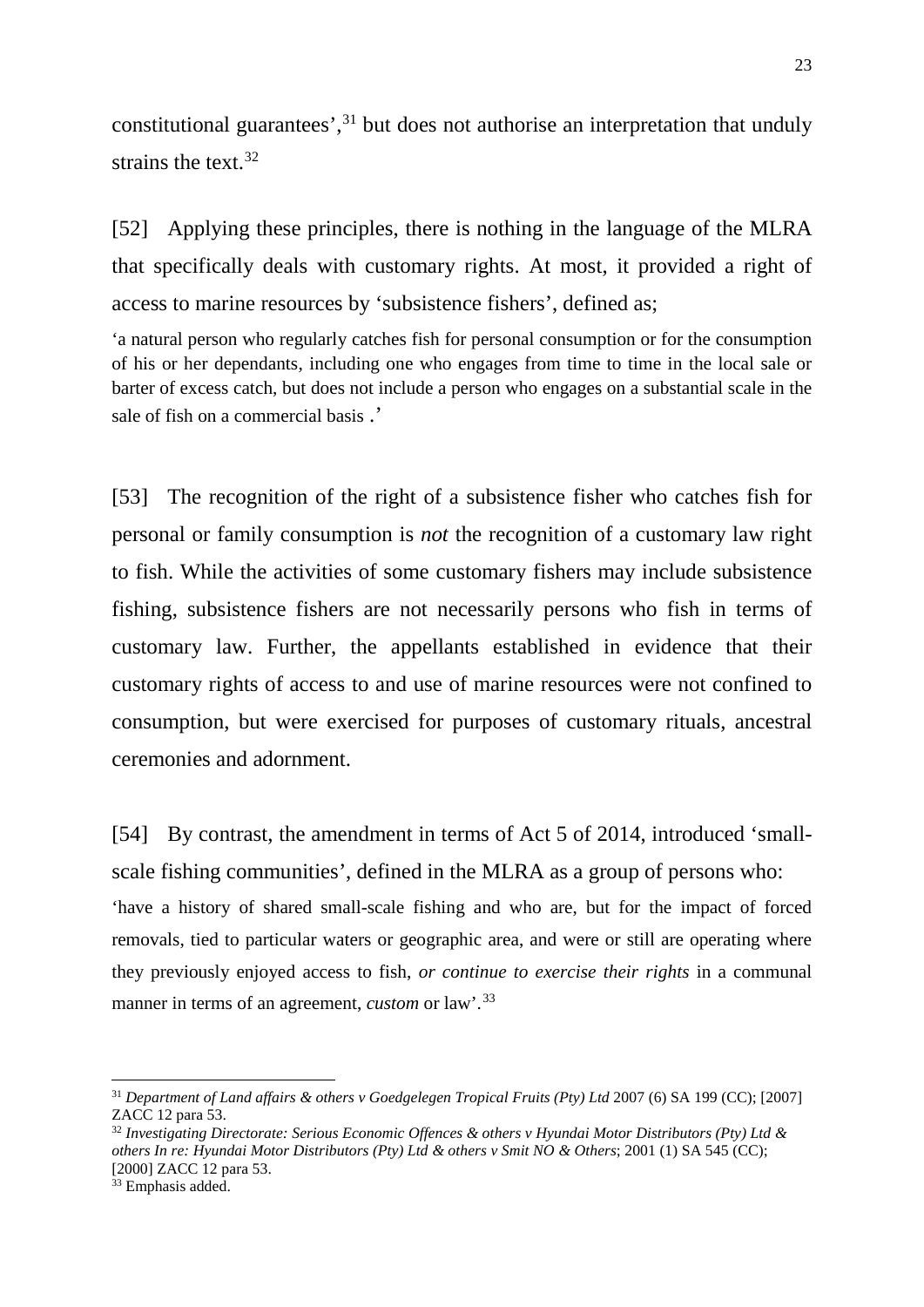The amended MLRA constitutes legislation that does – consistently with s 211(3) of the Constitution – alter customary rights. The unamended MLRA did not.

[55] The purposes of the MLRA, as is evident from its long title, include: 'the conservation of the marine ecosystem . . . the long-term sustainable utilisation of marine living resources . . . and the exercise of control over marine living resources in a fair and equitable manner to the benefit of all the citizens of South Africa . . .'.

[56] These purposes are consistent with the continued existence of customary rights of access to and use of marine resources, and their conservation, by the Dwesa-Cwebe communities since time immemorial. These rights and practices were extant long before the MLRA came into force in September 1998 and are subject to significant regulation by customary law. Customary rights and conservation can co-exist. And it is important to remember that as regards conservation and long-term sustainable utilisation of marine resources in the MPA, the Dwesa-Cwebe communities have a greater interest in marine resources associated with their traditions and customs, than any other people. These customs recognise the need to sustain the resources that the sea provides. For these reasons, and more particularly, that the customary law of the Dwesa-Cwebe communities provides for sustainable conservation and utilisation of resources, the high court's finding that by concluding the restoration agreement, the communities had accepted 'that they would access the sea in accordance with the dictates of the law giving expression to the concept of sustainable development', is insupportable.

[57] An interpretation that the appellants' customary rights survived the enactment of the MLRA not only grants them the fullest protection of their customary system guaranteed by s 211 of the Constitution, but also accords with the position in international law – which a court is enjoined to consider when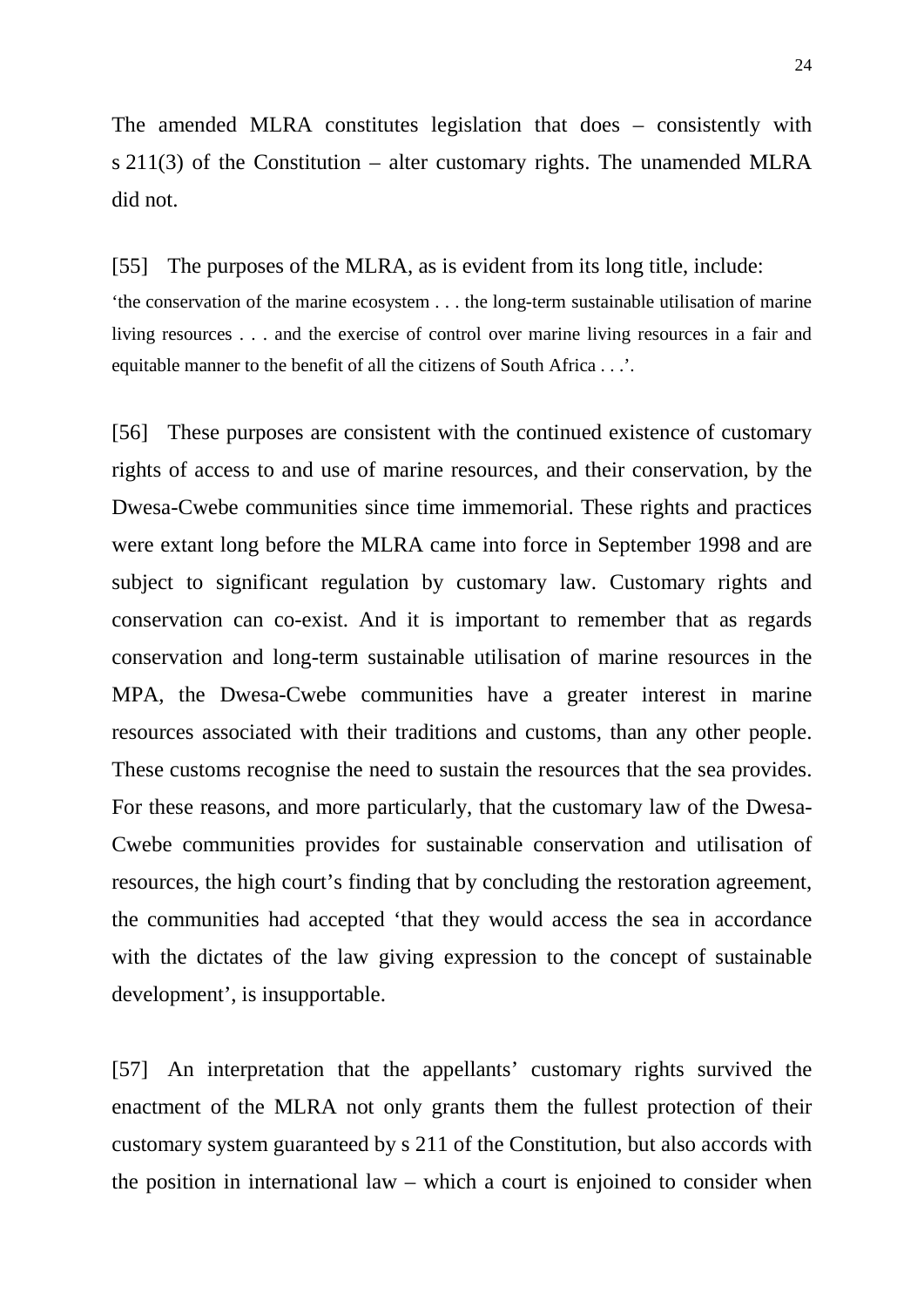interpreting the Bill of Rights<sup>[34](#page-24-0)</sup> – that indigenous peoples have the right to their lands and resources traditionally owned.

[58] Thus, the African Charter on Human and People's Rights, to which South Africa is a party, recognises the rights of all peoples to 'freely dispose of their wealth and natural resources' and to 'economic, social and cultural development with due regard to the freedom and identity in the equal enjoyment of the common heritage of mankind'. The Charter must be interpreted in light of the United Nations Declaration on Indigenous People's Rights (UNDRIP). Article 26 of UNDRIP reads:

- '1. Indigenous peoples have the right to the lands, territories and resources which they have traditionally owned, occupied or otherwise used or acquired.
- 2. Indigenous peoples have the right to own, use, develop and control the lands, territories and resources that they possess by reason of traditional ownership or other traditional occupation or use, as well as those which they have otherwise acquired.
- 3. States shall give legal recognition and protection to these lands, territories and resources. Such recognition shall be conducted with due respect to customs, traditions and land tenure systems of the indigenous peoples concerned.'

[59] On a proper construction of the MLRA, it did not extinguish the appellants' customary right of access to and use of marine resources. These rights continued to exist subject to the limitations already imposed by customary law. Indeed, the high court found that the MLRA did not have 'the effect of jettisoning (or not preserving) the customary rights' of the Dwesa-Cwebe communities; and that there was no scope for arguing that they had no customary rights because the MLRA did not recognise those rights. These findings undoubtedly are correct.

<span id="page-24-0"></span> $\overline{a}$ <sup>34</sup> Section 39(1) of the Constitution.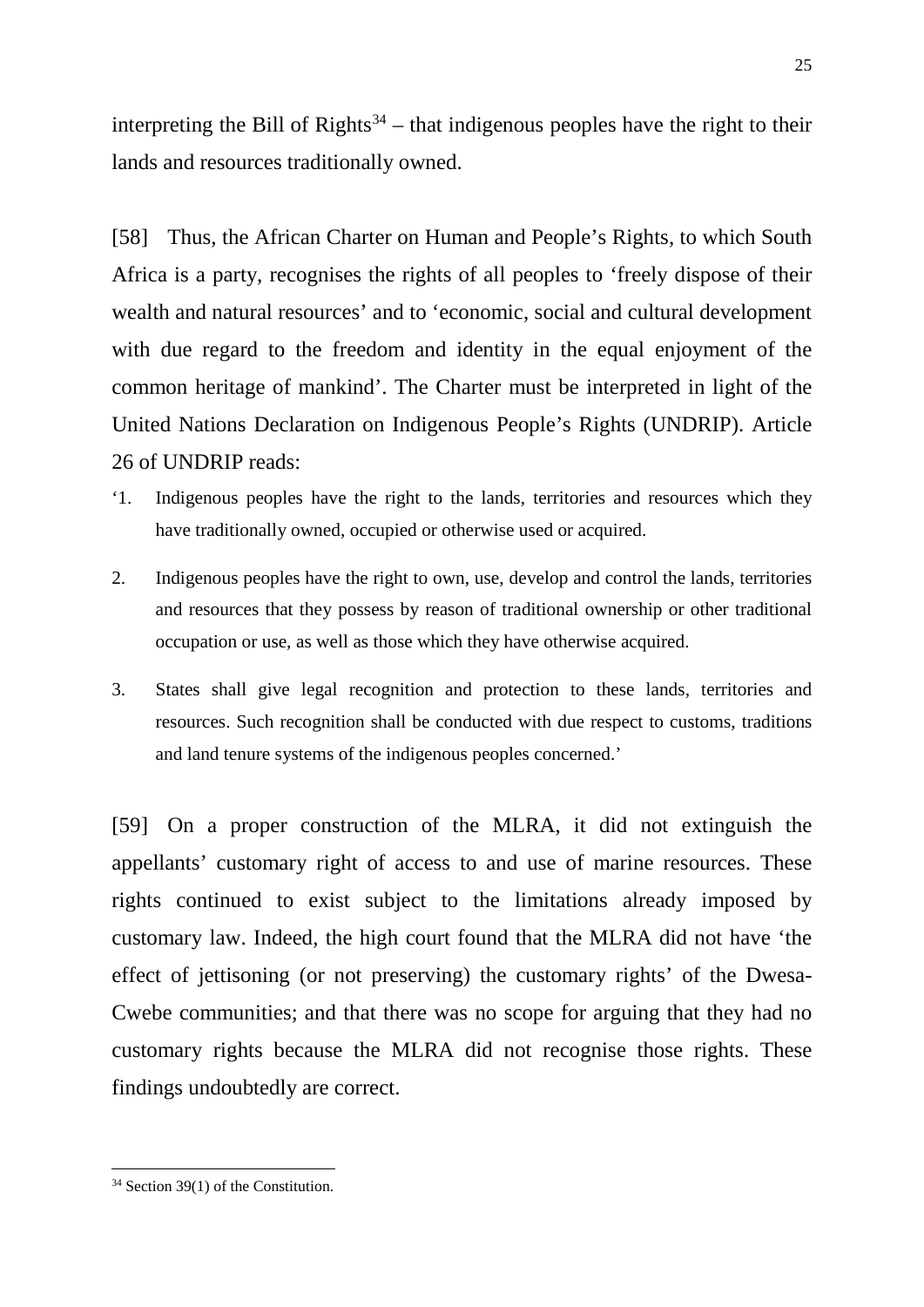#### **Was the appellants' conduct unlawful?**

[60] The appellants were charged with a contravention of s 43(2)*(a)* of the MLRA which provided:

'No person shall in any marine protected area, without permission in terms of subsection (3)– (a) fish or attempt to fish . . .'

[61] Section 43 was silent as to whether unlawfulness is an element of the offence. When a statute is silent on the elements of an offence, courts must interpret the legislation. The general approach is that the lawgiver does not intend innocent violations of statutory prohibitions to be punishable, unless there are clear and convincing indications to the contrary.<sup>35</sup> Likewise, if a statute does not specifically refer to the element of unlawfulness, there is a general presumption that the defences excluding unlawfulness would be available to a person charged with contravening a criminal prohibition in a statute.<sup>[36](#page-25-1)</sup> In other words, it is generally presumed that unlawfulness is an element of a statutory offence.

[62] A defence excluding unlawfulness in a statutory offence, is possession of the 'necessary authority' by the accused person. This is recognised in terms of s 250(1) of the Criminal Procedure Act, which creates the procedural mechanism to deal with the defence. It provides:

'If a person would commit an offence if he performed an act without being the holder of a licence, permit, permission or other authority or qualification (in this section referred to as the 'necessary authority'), an accused shall, at criminal proceedings upon a charge that he committed such an offence, be deemed not to have been the holder of the necessary authority, unless the contrary is proved.'

<span id="page-25-0"></span><sup>35</sup> *S v Arenstein* 1964 (1) SA 361 (A) at 365C.

<span id="page-25-1"></span><sup>36</sup> J Burchell South African Criminal Law and Procedure volume 1: *General Principles of Criminal Law* (4 ed 2011) 116.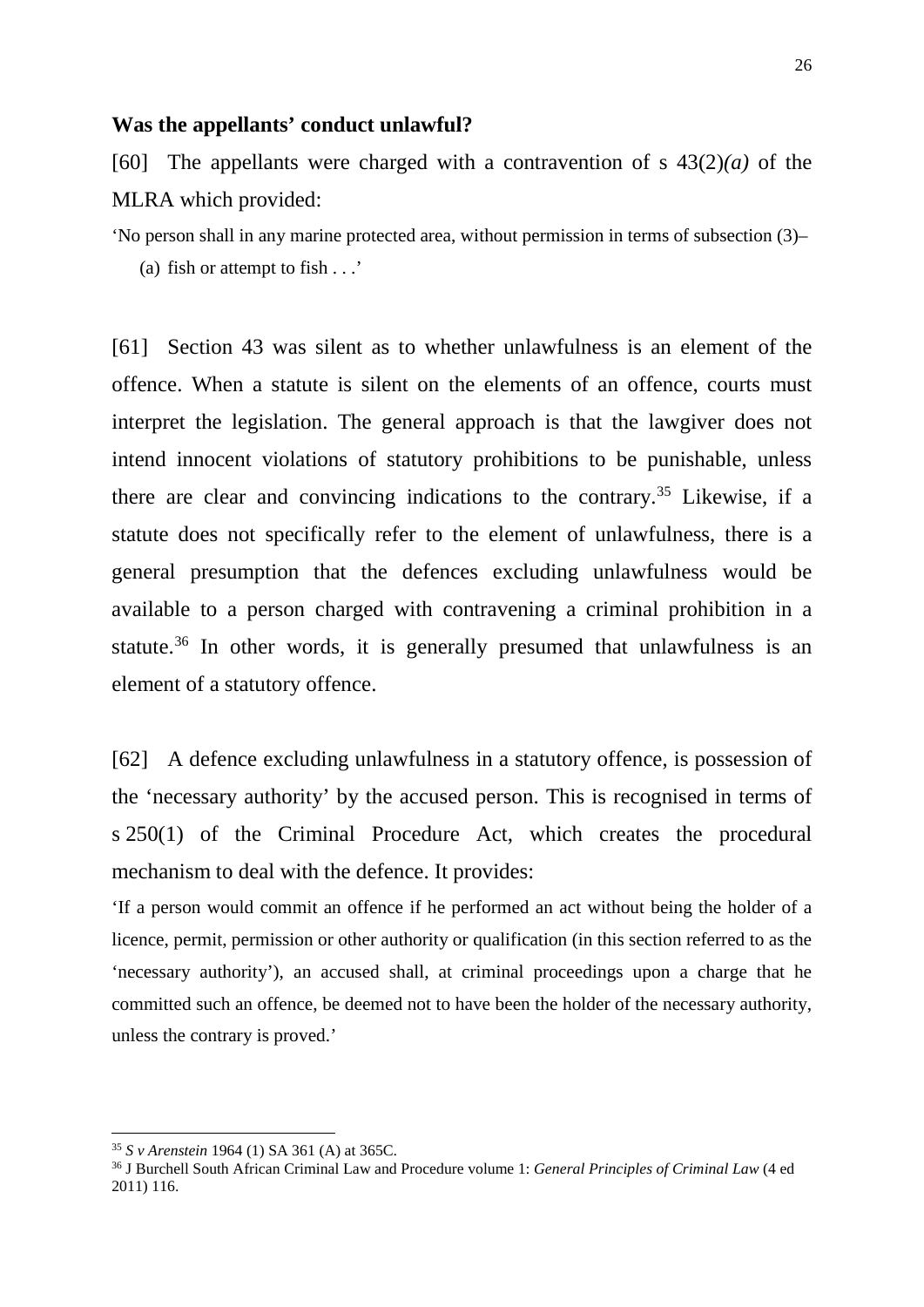[63] In this case the requirement of necessary authority is satisfied either by adducing evidence that the requisite permit or licence has been granted in terms of the MLRA, or by proving the existence of a customary right of access to and use of marine resources that renders the conduct lawful, in light of the special status of customary law in the Constitution.

[64] The appellants have proved that at the time of the commission of the offence, they were exercising a customary right to fish. That right was not extinguished by legislation specifically dealing with customary law. Therefore, the appellants' conduct was not unlawful.

[65] Consequently, the finding by the high court that the appellants' conduct was unlawful because they had not sought an exemption (under s 81 of the MLRA) before setting out to fish, cannot be sustained, for the following reasons. First, if the MLRA did not extinguish the appellants' customary rights, then logically their conduct was not unlawful. Second, the court's finding that the MLRA did not have the effect of jettisoning (and not preserving) the customary rights exercised by the Dwesa-Cwebe communities, is directly at odds with its finding that those rights may only be lawfully exercised in terms of an exemption granted under the MLRA. The court could not at the same time hold that customary rights were not extinguished by the MLRA, but that those rights were nonetheless subject to the discretion of the Minister, created in terms of s 81 of the MLRA. Therefore, the finding that nothing 'prevented the appellants from seeking exemption even on the basis that in terms of customary law such permit is not required', is a *non sequitur*.

[66] The high court's finding that to contend that a customary right negates unlawfulness on a charge under the MLRA would elevate the rights to culture in ss 30 and 31 at the expense of the right to a healthy environment and to have the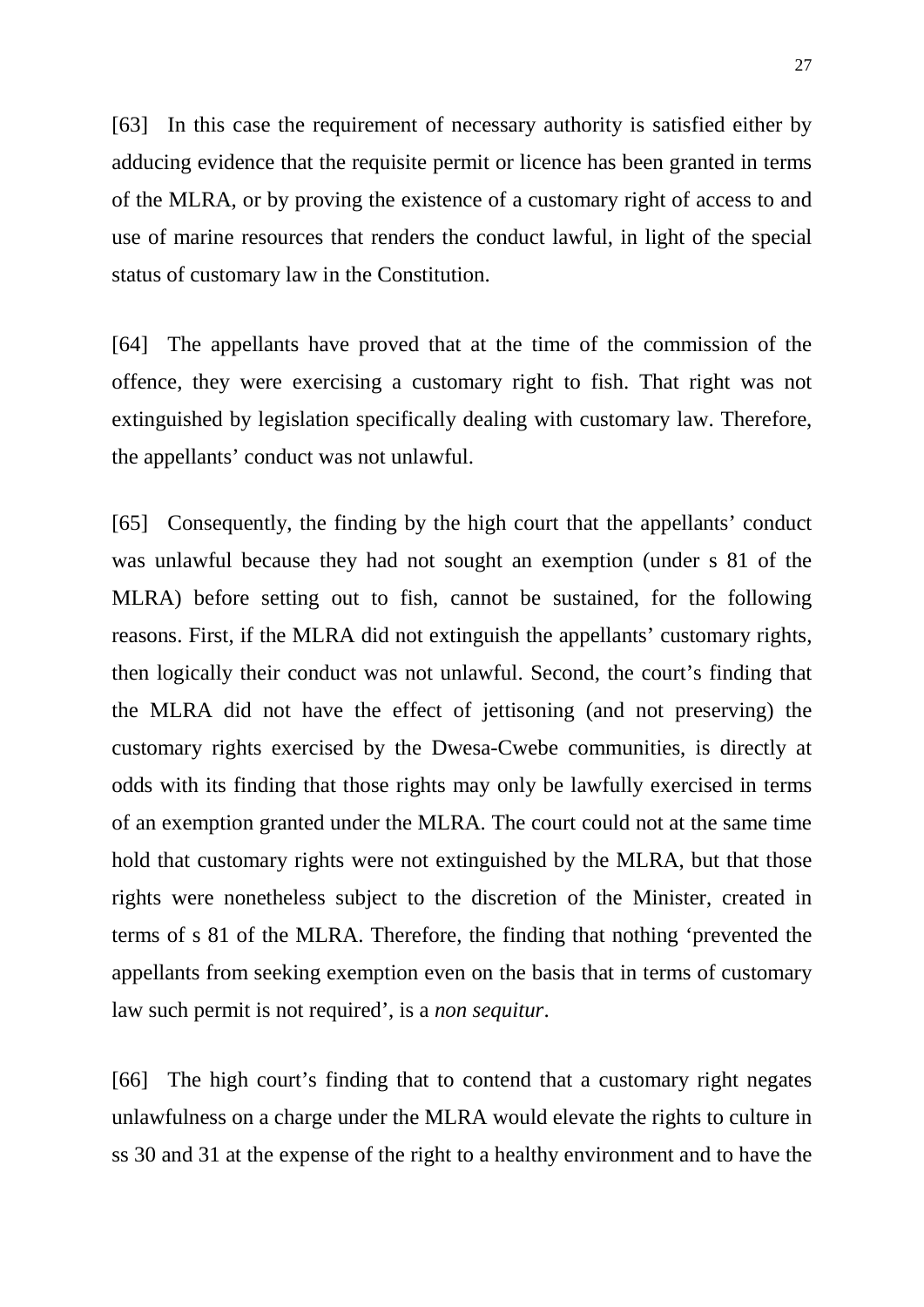environment protected as envisaged in s 24 of the Constitution is likewise unsustainable.<sup>[37](#page-27-0)</sup> It is true that the right to culture cannot be exercised in a manner inconsistent with other rights, and that environmental protection and conservation mandated by s 24, self-evidently is a valid legislative concern. But that is not the end of the Constitution's protection of customary rights. It also protects them from interference, other than through specific legislation contemplated in s 211(3). The MLRA, prior to its amendment by Act 5 of 2014, was not such legislation. And the facts show that the exercise of the appellants' customary rights was not inconsistent with s 24 of the Constitution.

[67] Finally, the requisites for special leave to appeal have been met. Apart from reasonable prospects of success, there are special circumstances that merit a further appeal to this Court. The appeal raises a substantial point of law; the matter is of great importance to the parties, the public and in particular to the Dwesa-Cwebe communities; and the prospects of success are so strong that the refusal of leave would result in a manifest denial of justice.[38](#page-27-1)

[68] By reason of the conclusion to which I have come it is unnecessary to deal with the appellant's contention that if the MLRA or the Conservation Decree were interpreted so as to prevent them from exercising their customary rights, then these laws are unconstitutional.

[69] In the result, the following order is made:

<span id="page-27-0"></span><sup>37</sup> Section 24 of the Constitution reads:

<sup>&#</sup>x27;Everyone has the right –

<sup>(</sup>a) to an environment that is not harmful to the health and well-being; and

<sup>(</sup>b) to have the environment protected, for the benefit of present and future generations, through reasonable legislative and other measures that –

<sup>(</sup>i) prevent pollution and ecological degradation;

<sup>(</sup>ii) promote conservation; and

<sup>(</sup>iii) secure ecological a sustainable development and use of natural resources while promoting justifiable economic and social development.'

<span id="page-27-1"></span><sup>38</sup> *Westinghouse Brake & Equipment (Pty) Ltd v Bilger Engineering* [1986] ZASCA 10; 1986 (2) SA 555 (A) at 564H-565D; *Director of Public Prosecutions: Gauteng Division, Pretoria v Moabi* [2017] ZASCA 85 para 21.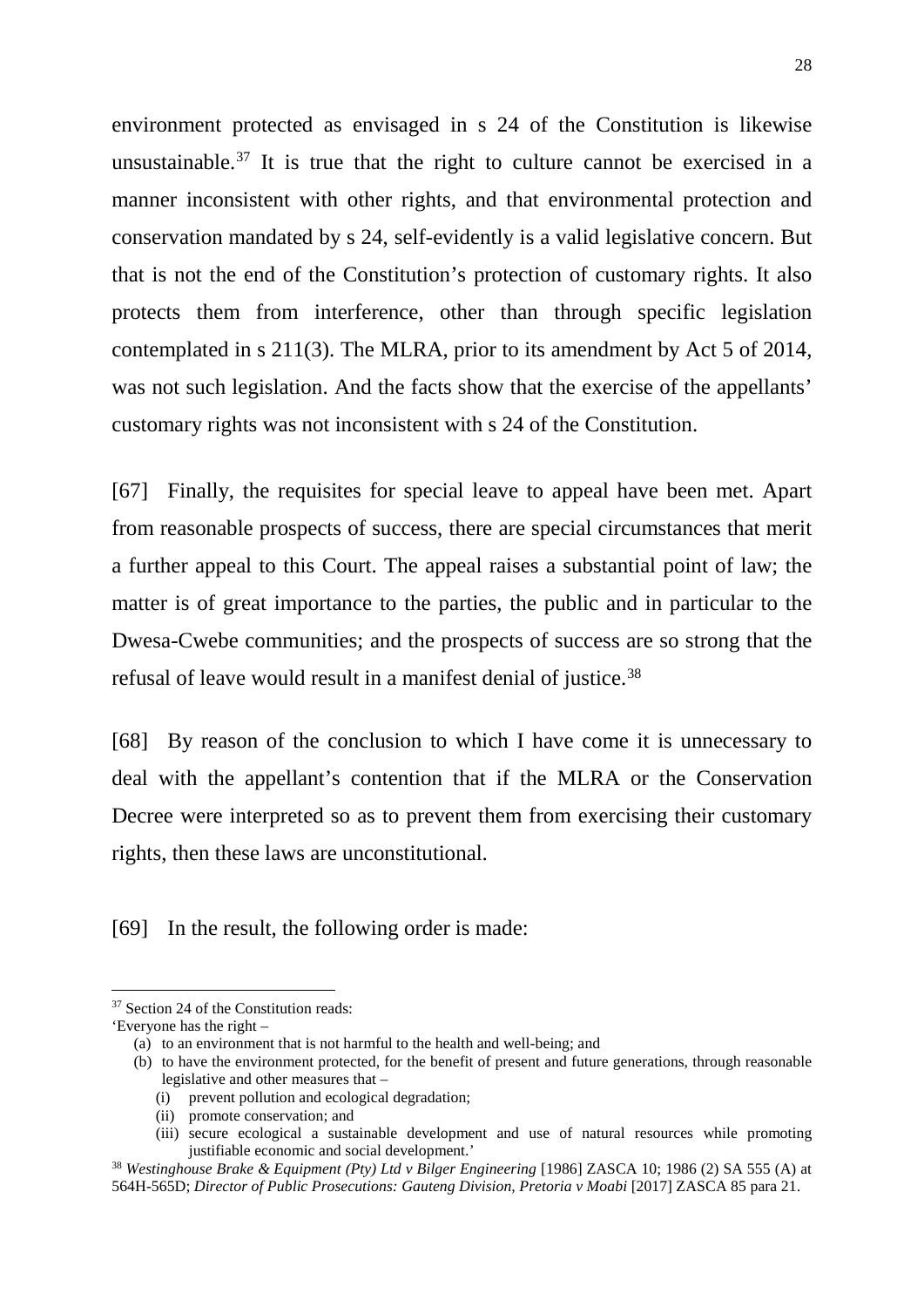- 1 The application for special leave to appeal in case number 287/17 is granted.
- 2 Paragraph 1 of the order of the High Court is set aside and replaced with the following order:

'The appeal is upheld and the appellants' convictions and sentences are set aside.'

> A Schippers Acting Judge of Appeal

\_\_\_\_\_\_\_\_\_\_\_\_\_\_\_\_\_\_\_\_\_\_\_